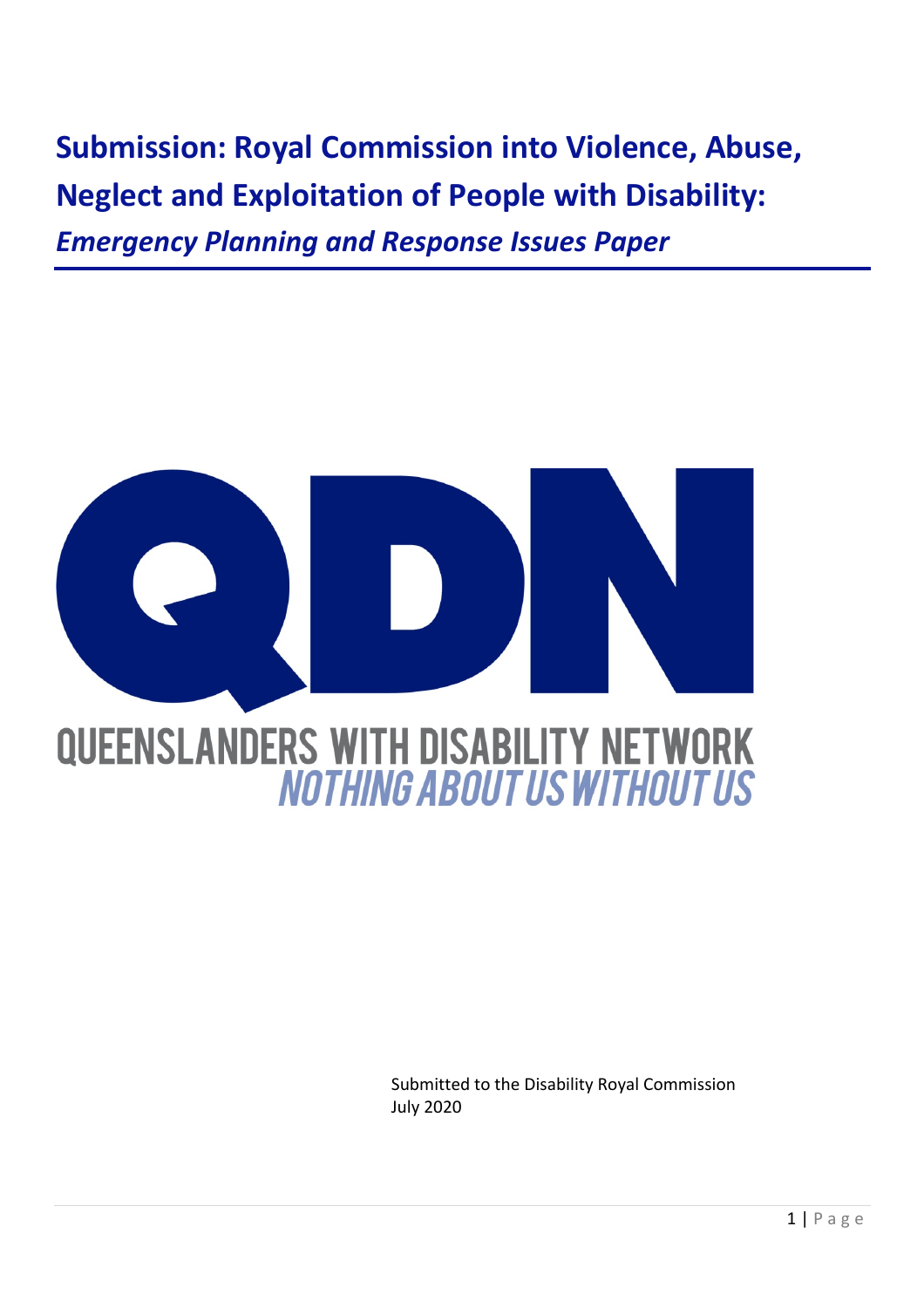# **Contents**

| Submission: Royal Commission into Violence, Abuse, Neglect and Exploitation of People with               |  |
|----------------------------------------------------------------------------------------------------------|--|
|                                                                                                          |  |
|                                                                                                          |  |
|                                                                                                          |  |
|                                                                                                          |  |
| Disability Inclusive Disaster Risk Reduction: Including people with disability in emergency planning and |  |
|                                                                                                          |  |
|                                                                                                          |  |
|                                                                                                          |  |
|                                                                                                          |  |
|                                                                                                          |  |
|                                                                                                          |  |
|                                                                                                          |  |
|                                                                                                          |  |
|                                                                                                          |  |
|                                                                                                          |  |
|                                                                                                          |  |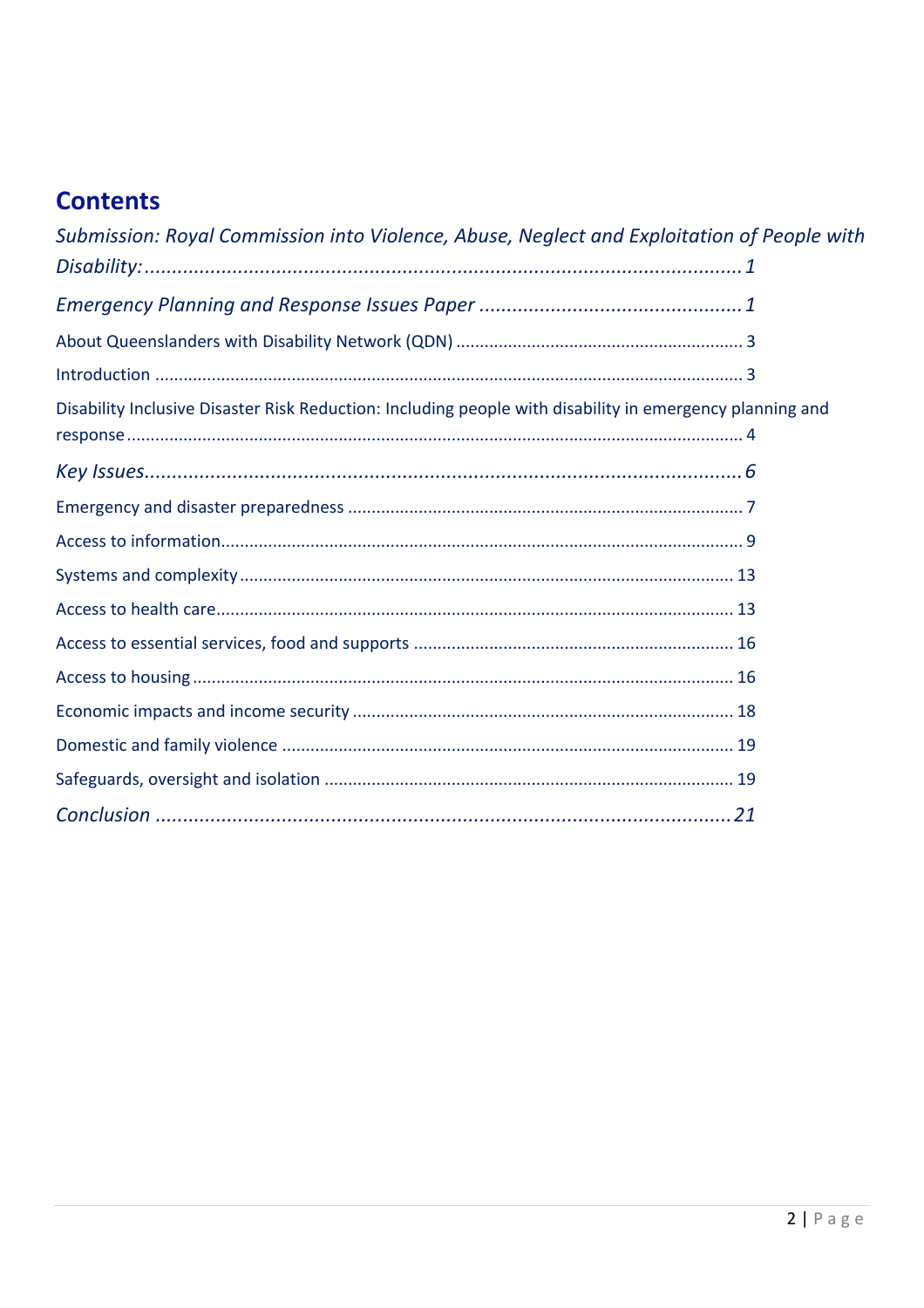# **About Queenslanders with Disability Network (QDN)**

Queenslanders with Disability Network (QDN) is an organisation of, for, and with people with disability. The organisation's motto is "nothing about us without us". QDN operates a statewide network of over 2,000 members and supporters who provide information, feedback and views from a consumer perspective to inform systemic disability policy and disability advocacy. This submission is informed by the lived experience of our members and supporters.

### **Introduction**

QDN welcomes the opportunity to make a submission to the Royal Commission into Violence, Abuse, Neglect and Exploitation of People with Disability's (Disability Royal Commission) Emergency Planning and Response Issues Paper (Issues Paper).

In making our submission, QDN supports the human rights-based approach to this inquiry, in particular, Australia as signatory to the Sendai Framework for Disaster Risk Reduction (DRR) (2015-2030) (UNISDR, 2015) that outlines responsibility to find ways to ensure everyone is well prepared for disasters. QDN also acknowledges Australia's commitments to upholding the United Nations Convention on the Rights of Persons with Disability (CRPD) and the National Disability Strategy 2010-2020. The Sendai Framework established, for the first time, that people with disabilities are to be regarded as contributing stakeholders in DRR noting that, "Persons with disabilities and their organizations are critical in the assessment of disaster risk and in designing and implementing plans tailored to specific requirements, taking into consideration, inter alia, the principles of universal design" (Para.V.36.iii, p. 23). Upholding Australia's commitments to international frameworks and conventions (e.g., the UN Convention on the Rights of Persons with Disability) requires the inclusion of people with disability in the prevention, preparedness, response and recovery of disasters.

More than 4.4 million people in Australia have disability. This equates to almost one in five Australians.

It is broadly acknowledged that people with disability face additional risks, barriers and impacts in emergency planning and response. This relates not only to their health and disability needs, but is also impacted by individual and contextual factors such as age, gender, socio-economic status, family environment, where someone lives, whether they are Aboriginal or Torres Strait Islander and whether they are from culturally and linguistically diverse backgrounds.

The COVID-19 pandemic has shone a light on a broad range of service and system gaps that have existed for people with disability over many decades. COVID-19 has also driven a rapid and collaborative policy and system response to put in place a number of key policy, strategies and initiatives to ensure people with disability could continue to access essential day to day disability supports, food and nutrition, housing, health care and other essential services.

COVID-19 has also seen a number of people with disability already in closed and isolated environments and systems become further isolated because of government health directives and measures that have been put in place to slow the spread of the virus.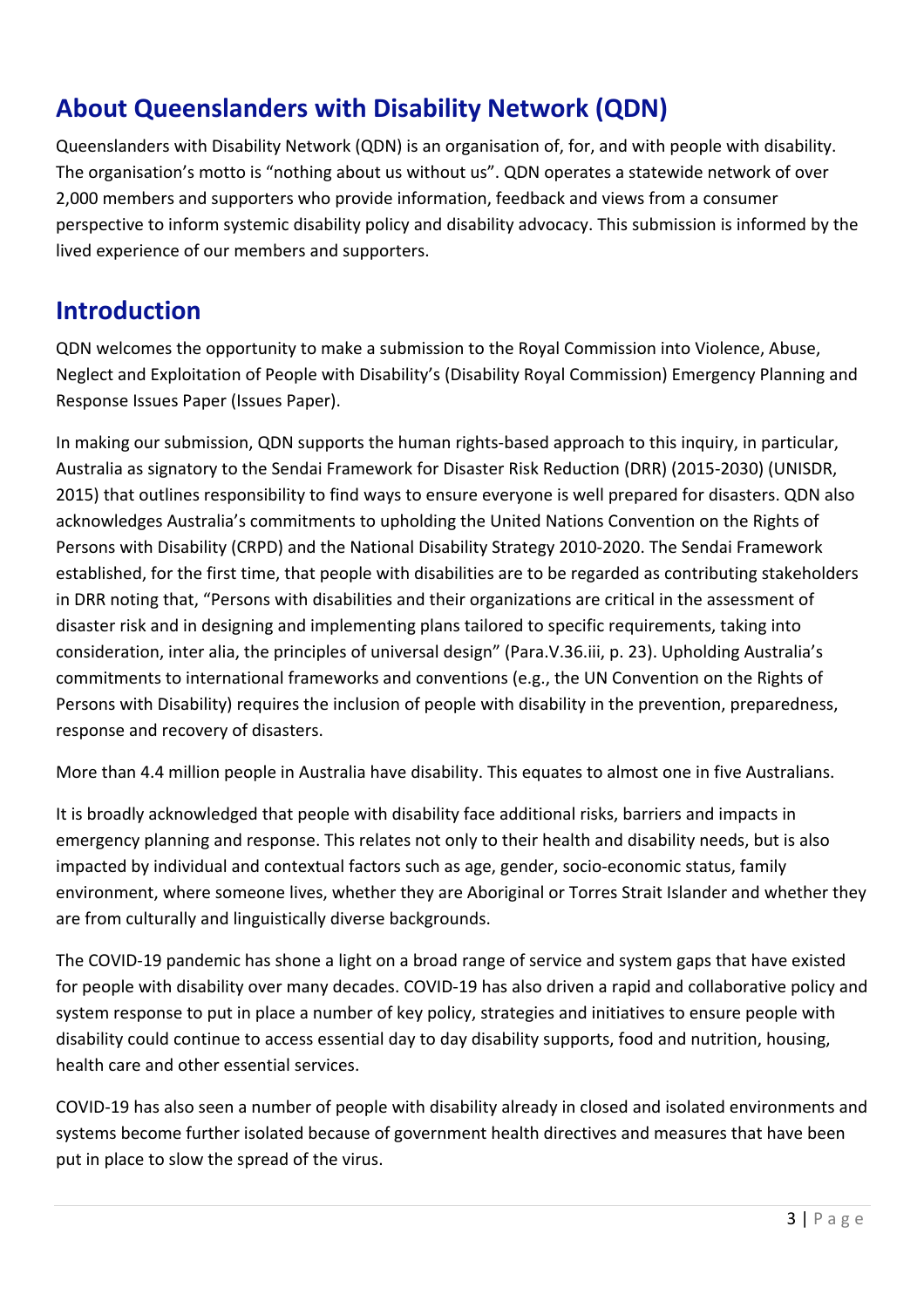QDN supports the call for improved emergency planning and responses by, with and for people with disability. People with disability need to be included from the beginning in the planning, design, delivery and evaluation of emergency planning and response

It is critical that governments set nationally consistent standards to ensure the access and inclusion of people with disability in DRR and emergency planning.

It is critical that frameworks are in place to provide a roadmap for people with disability, community and disability support services, and local disaster management to work together to co-design emergency and disaster innovations, implement, and evaluate their impact on decreasing risk and increasing the resilience of people with disability to disaster.

It is also critical that people with disability can access information, tools and resources that are focused on individual disability functional-based supports. This ensures people with disability can have person-centred planning conversations to make a plan and communicate this with their support network before, during and after a disaster or emergency. This aligns and reinforces the capability approach and enables people with disability to be empowered.

These individual person-centred emergency plans also provide important information for decision makers to understand individual and collective needs, and be able to develop responses and quickly implement targeted strategies that are reflective of individual and collective needs.

Personal emergency planning for people with disability must go hand-in-hand with organisational preparedness and business continuity planning of the services that support them.

QDN's response to the Issues Paper is informed by Queenslanders with disability, including QDN's 2,000+ strong membership and support base and QDN's 20 Local Support Groups across the state. QDN's submission is also informed by QDN's work as a key partner in the Queensland Disability Inclusive Disaster Resilient Queensland projects across phase one and phase two, 2019-2021.

# **Disability Inclusive Disaster Risk Reduction: Including people with disability in emergency planning and response**

Internationally, it has been acknowledged that people with disability have been left behind in disaster preparedness and consequently, experience greater disadvantage and challenges. People with disability are disproportionately affected before, during, and after disaster triggered by natural hazard emergencies.<sup>1</sup>

People with disability need to be included, and have a right to access information, support and planning tools and resources so they can be part of broader community emergency planning and responses. People

<sup>1</sup> Stough, L., & Kelman, I. (2017). People with disabilities and disasters. In H. Rodriguez, J. Trainor, & W. Donner (Eds.), Handbook of Disaster Research 2nd ed., pp. 225-242. Cham, Switzerland: Springer. https://doi.org/10.1007/978-3-319-63254-4\_12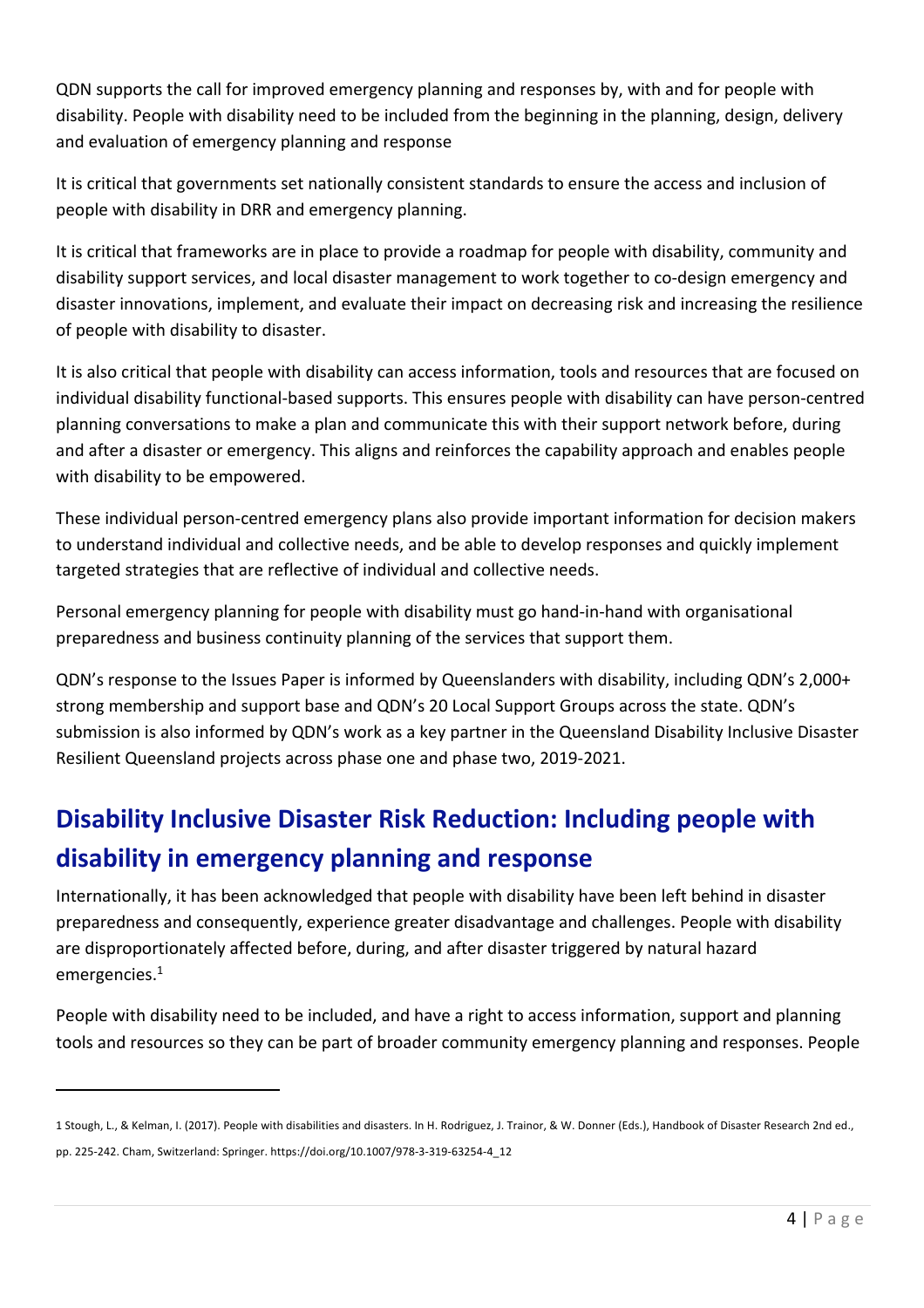with disability rely on different levels and types of function based support every day and these must be taken into consideration in emergency planning and responses. People's disability support needs can be compromised during an emergency, so it is critical that people with disability are empowered so they can be prepared and know what to do, before, during and after an emergency. It is also important that people with disability can access the additional support, resources and advocacy they need during an emergency. People with disability experience challenges in getting the factual information they need about the emergency and therefore, being able to make a plan, and communicate that effectively with their support networks to ensure everyone can act together to minimise risks and maximise safety.

The are three principles which need to guide this work now and into the future:

- 1. Disability-Inclusive Disaster Risk Reduction (DIDRR) is a human rights issue.
- 2. DIDRR actions must be tailored to the function-based support needs of people with disability in emergencies.
- 3. Preparedness is a process, not a one-time event<sup>2</sup>.

Australia's National Strategy for Disaster Resilience calls on individuals and community organisations to share responsibility with emergency managers by reducing their disaster risk and contributing to community resilience. Australia's National Disaster Risk Reduction Framework (Australian Government Department of Home Affairs 2018) further advocates the development of shared but defined responsibilities so that individuals and communities can contribute to DRR within their capabilities.

In 2019, in Queensland, the Queensland Department of Communities, Disability Services and Seniors partnered with the Centre for Disability Research and Policy at The University of Sydney, the Queenslanders with Disability Network (QDN), and the Community Services Industry Alliance (CSIA) to engage community stakeholders from the disability, community, and emergency services sectors in the collaborative co-design of tools, resources, and supports for enabling Disability Inclusive Disaster Risk reduction (DIDRR). Development of the DIDRR Framework and Toolkit was part of a larger, two-phase, project designed to guide the development and implementation of disability inclusive DRR in Queensland through local collaborative action. Phase one took place in four Local Government Areas (LGAs): Brisbane, Ipswich and surrounds, Rockhampton and surrounds, and Townsville. Each LGA has different demographics including core activities needing assistance, profile of community resources, local hazard risk, and experience of disaster.

The objective of this work was to provide actionable guidance to local disaster managers on how they can work together with community stakeholders, including people with disability and their representatives, to enable more inclusive approaches to DRR in Queensland communities.

To achieve this objective, we brought research on inclusive disaster risk reduction (DRR) together with a structured cross-sector process to facilitate the collaborative co-design of the DIDRR Framework and

<sup>&</sup>lt;sup>2</sup> Villeneuve, M. Dwine, B., Moss, M., Abson, L., & Pertiwi, P. (2019). Disability Inclusive Disaster Risk Reduction (DIDRR) Framework and Toolkit. A report produced as part of the Disability Inclusive and Disaster Resilient Queensland Project Series. The Centre for Disability Research and Policy. The University of Sydney, NSW 2006.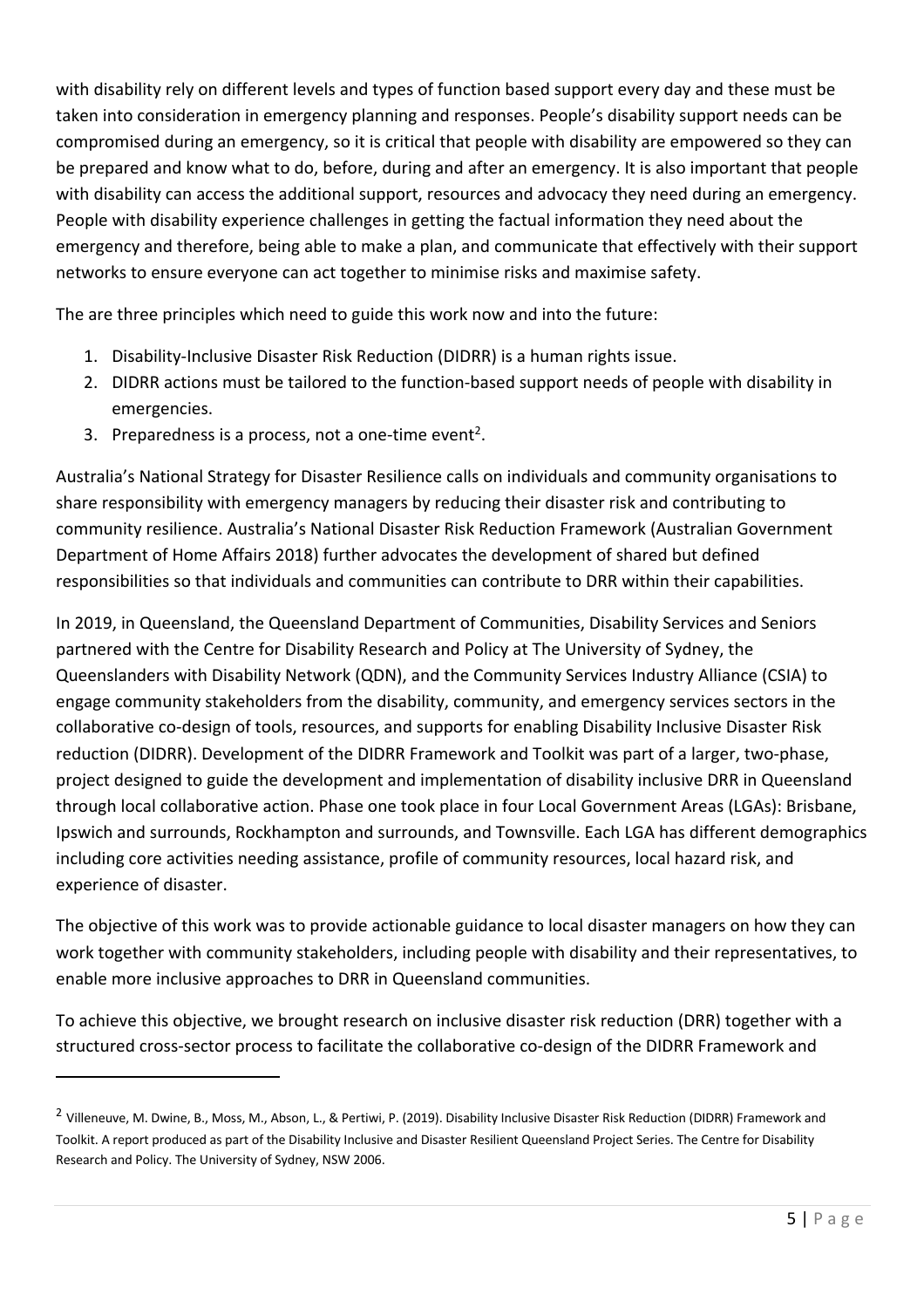Toolkit that can be implemented at the local level of communities, where disasters happen. Participating stakeholders from the disability, community, health, emergency management sectors, including government were invited to share their experiences and exchange knowledge about how to reduce risk and increase the resilience of people with disability to disasters.

The Queensland DIDRR Framework and Toolkit provides a roadmap for people with disability, community and disability support services, and local disaster management to work together to co-design DIDRR innovations, implement, and evaluate their impact on decreasing risk and increasing the resilience of people with disability to disaster<sup>3</sup>.

Phase two of this project is focused on implementing the DIDRR Framework and Toolkit, evaluating and showcasing DIDRR in action.

# **Key Issues**

People with disability face a range of unique challenges in emergency situations, many of these highlighted by the ongoing COVID-19 pandemic. Not only are many people with disability at higher risk from COVID-19, but the pandemic has exposed and exacerbated pre-existing inequalities and barriers for people with disability.

QDN acknowledges COVID-19 has created an unprecedented health crisis and that all parts of the community, including government, business and the community sector, have had to adapt rapidly during a time of global uncertainty.

COVID-19 presents a particular challenge to disaster planning and preparedness that prevention, preparedness, response and recovery are being delivered in parallel and concurrently as we respond to this moment in history.

QDN recognises within the Queensland context, the Queensland Government's efforts across multiple departments to bring together and rapidly respond to the needs of key stakeholders, including people with disability. Throughout the pandemic, QDN representatives have contributed to many State and Commonwealth Government committees and working groups, including:

- Human and Social Recovery Committee
- Queensland Clinical Senate
- Ministerial Housing Council
- Queensland Disability Advisory Council
- Queensland Transition Advisory Forum
- Queensland COVID-19 Health Working Group

<sup>&</sup>lt;sup>3</sup> Villeneuve, M. Dwine, B., Moss, M., Abson, L., & Pertiwi, P. (2019). Disability Inclusive Disaster Risk Reduction (DIDRR) Framework and Toolkit. A report produced as part of the Disability Inclusive and Disaster Resilient Queensland Project Series. The Centre for Disability Research and Policy. The University of Sydney, NSW 2006.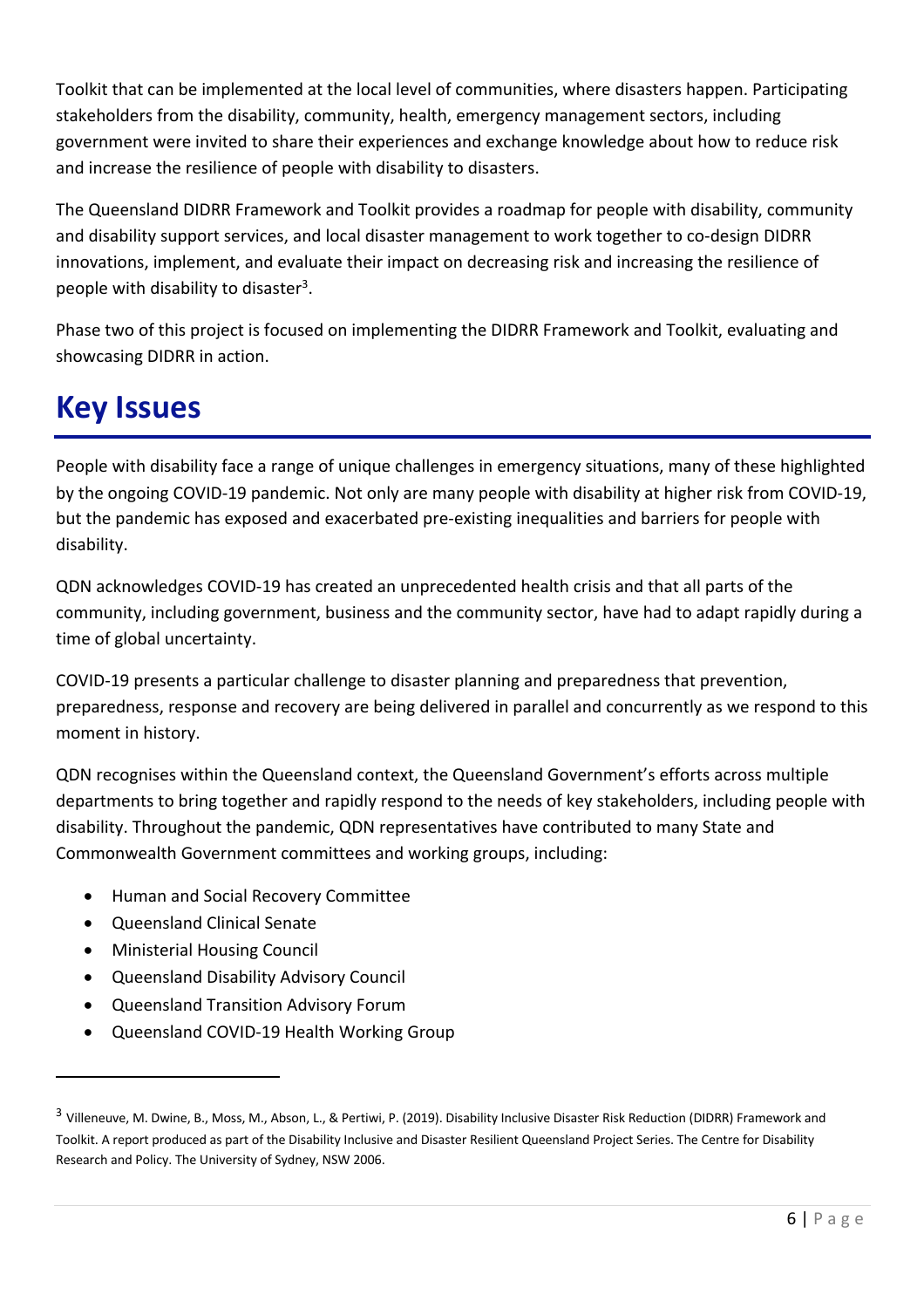- Queensland COVID-19 Disability Working Group
- Department of Housing COVID-19 Homelessness Housing Group
- Queensland Transition Advisory Group
- Domestic and Family Violence Disability Consultative Working Group

QDN also acknowledged the work of the Commonwealth Government and other jurisdictions to work collaboratively in this emergency planning and response to ensure that the needs of people with disability were considered, and appropriate actions and plans put in place to deliver much needed access to information, essential basic needs like food, essential support services across disability, health and housing and broader services and supports. QDN also acknowledges the formation of the Advisory Committee for the COVID-19 Response for People with Disability and convening of Australian Government Department of Health Cross Jurisdictional National Roundtable Disability COVID-19. This work within jurisdictions and nationally has enabled the development of State and Commonwealth Disability Health Plans to guide the health sector response for people with disability as an important step and action during this worldwide pandemic. These key documents include Queensland Health COVID Disability Plan and the Management and Operational Plan for People with Disability: Australian Health Sector emergency Response Plan for Novel Coronavirus (COVID-19) April 2020.

For 10% of Queenslanders with disability, their access to funded disability supports is through the National Disability Insurance Scheme (NDIS), managed by the National Disability Insurance Agency (NDIA) and quality and safeguarding oversight by the NDIS Quality and Safeguards Commission. Both these Commonwealth agencies have played a key role in working collaboratively as key issues for people with disability have emerged and worked to address these both locally and nationally.

The specific health needs of Aboriginal and Torres Strait Islander and Culturally and Linguistically Diverse people with disability is also a key consideration with access to services, information, and supports.

# **Advocacy and support**

QDN members have identified the importance of having access to independent, individual advocacy and support during this COVID-19 time. QDN also sees the importance of systemic advocacy in broader systems reform and systems change has been critical to informing and implementation of a range of actions, activities, policies and responses. Systemic advocacy is critical to bring about change to deliver improved emergency planning and responses by, for and with people with disability.

### **Emergency and disaster preparedness**

Governments play a vital role during disasters and emergencies to ensure all members of the community can access the information they need to;

- assess their risk;
- understand and make a plan for the steps they need to take to ensure they can stay safe, before, during and after a natural hazard or other emergency;
- make informed decisions about the actions to take during the emergency, and;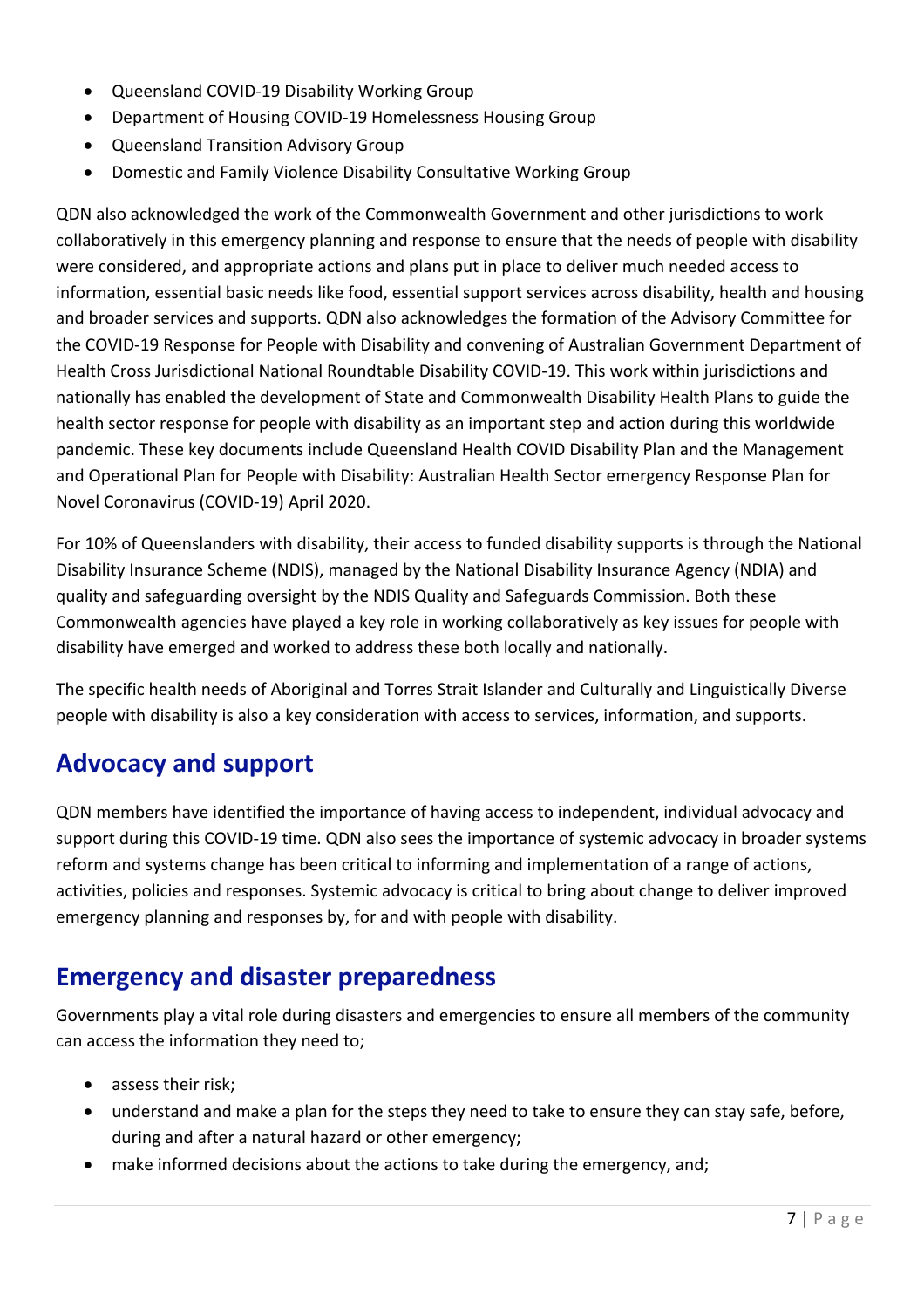• take care of their health and well-being and adapt to the impact of the disaster and know where to go for help if they need it.

Further to this, cross-sector collaboration and responsibility is critical to delivering responsive, integrated strategies to deliver reduced risk and increased safety for all members of the community, and particularly for people with disability. To build the capacity and resilience of people with disability, they need to be included, and have access to the information, tools and effective mechanisms that support their full participation and work collaboratively with their support networks and broader services to deliver this. The reduced capacity of people with disability to take effective action in emergency situations increases their risks and also impacts upon recovery<sup>4</sup>. The vulnerability of people with disability is further increased because people with disability have not been included in community-level disaster preparedness<sup>5</sup>.

Local governments are primarily responsible for managing disaster events in their Local Government Area (LGA). According to the Queensland Disaster Management Guidelines (2018), LGAs are ideally placed to provide specific disaster management at the community level given their knowledge and understanding of local social, environmental and economic issues. For Local Government to best plan and respond to the needs of people with disability in emergency situations, it is important that people with disability are included in local DRR initiatives.

The needs of people with disability are best articulated by the direct involvement of people with disability and their representatives in local, district, and state disaster management committees and task groups. This enables all levels of government to better understand the requirements and support needs of people with disability in emergency situations, and more effectively respond to these needs. It is also critical that people with disability have access to tools that are designed to meet the needs of people with disability to undertake planning and preparedness. The Australian-designed Person-Centred Emergency Preparedness (PCEP) toolkit<sup>6</sup> is a process tool for people with disability and their community based service providers to work in partnership to develop emergency preparedness through self-assessment, targeted actions, and advocacy relevant to the support needs that individuals will have in an emergency. The PCEP framework enables the identification of function-based support in eight areas: Communication, Personal Support, Social Connectedness, Transportation, Assistive Technology, Assistance Animals, Management of Health, and Living Situation. The PCEP was co-designed with people with disability and their service providers<sup>7</sup>. The

<sup>4</sup> Adams, R., Eisenman, D., & Glik, D. (2019). Community Advantage and Individual Self-Efficacy Promote Disaster Preparedness: A Multilevel Model among Persons with Disabilities. *Int J*

*Environ Res Public Health,* 16(15), pp. 2779. DOI:https://dx.doi.org/10.3390%2Fijerph16152779

<sup>5</sup> United Nations Office for Disaster Risk Reduction (UNISDR/UNDRR). (2014). *UNISDR 2013 Survey*

*on Living with Disabilities and Disasters: Key findings.* New York: United Nations Office for Disaster Risk Reduction. Stough, L., & Kelman, I. (2017). People with disabilities and disasters. In H. Rodriguez, J. Trainor, & W. Donner (Eds.), *Handbook of Disaster Research 2nd ed*., pp. 225-242. Cham, Switzerland:Springer. https://doi.org/10.1007/978-3-319-63254-4\_12 <sup>6</sup> Villeneuve, M., Sterman, J., & Llewellyn, G.L. (2018). *Person-Centred Emergency Preparedness: A process tool and framework for enabling disaster preparedness with people with chronic health conditions and disability*. Centre for Disability, Research and Policy, University of Sydney, NSW 2006.

<sup>7</sup> *Villeneuve, M. (2019). Increasing involvement of people with disability. Australian Journal of Emergency Management, 34(4). Published online: https://knowledge.aidr.org.au/resources/ajem-october-2019-increasing-involvement-of-peoplewith-disability/*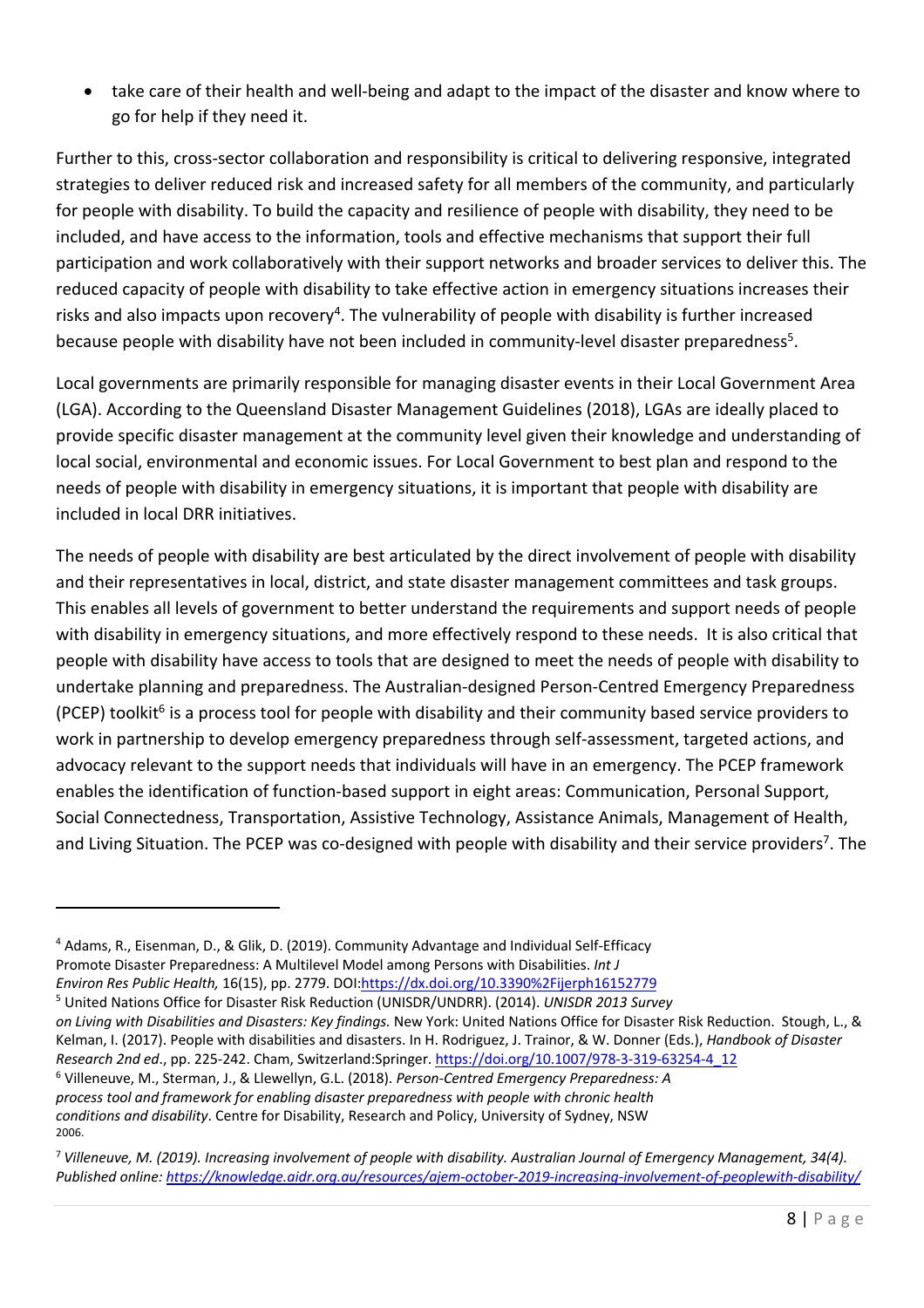aim of the PCEP is to facilitate person-centred planning conversations; enabling people with disability to have a plan for how they will act together with their support network before, during, and after a disaster.

Disability service providers and community organisations are key in supporting a person-centred approach to individual emergency preparedness planning for people with disability. It is important that the capacity of the direct support staff is built to initiate and support person-centred planning conversations with people with disability. Disability service providers must also be encouraged to embed individual and organisational preparedness planning into staff induction and training programs, to develop capacity for DIDRR.

DIDRR is about ensuring that people with disabilities have the same opportunity to access emergency preparedness information, to participate in emergency preparedness programs in their community, and to be included as a valuable stakeholder in all phases (prevention, preparedness, response, and recovery) of local community disaster risk reduction. DIDRR depends on effective cross-sector collaboration between emergency managers and community services and disability support personnel working together with people with disability, their family and allies to remove barriers that stop people with disability from engaging with DRR activities through principles of accessibility, participation, collaboration, and nondiscrimination<sup>8</sup>.

## **Access to information**

Access to information about emergencies that is presented in an accessible, user-friendly way, is critical for people with disability to plan for and respond to emergencies when they occur. This includes local hazard warning mechanisms and preparedness information, as well as ongoing state and national emergency advice.

Many people with disability have reported that existing information (e.g. local hazard warnings and preparedness information) is not accessible to their needs. This impacts on the capacity of people with disability to understand the mechanisms in place, and develop emergency preparedness plans and respond effectively in emergency situations. As an example, QDN have had feedback about local disaster management information not meeting accessibility needs (e.g. unable to be read by screen-readers). Local, state and national government can address this by working closely with people with disability to identify accessibility needs in preparing any disaster preparedness information.

For people with disability, access to information about COVID-19 in user-friendly and accessible communication methods remains critical. As the emergency unfolded, people with disability reported a range of experiences and barriers to getting factual information about COVID-19, what it meant for them and what they needed to do. In the current situation, where we are seeing outbreaks and greater

*<sup>8</sup> Villeneuve, M. Dwine, B., Moss, M., Abson, L., & Pertiwi, P. (2019). Disability Inclusive Disaster Risk Reduction (DIDRR) Framework and Toolkit. A report produced as part of the Disability Inclusive and Disaster Resilient Queensland Project Series. The Centre for Disability Research and Policy. The University of Sydney, NSW 2006.*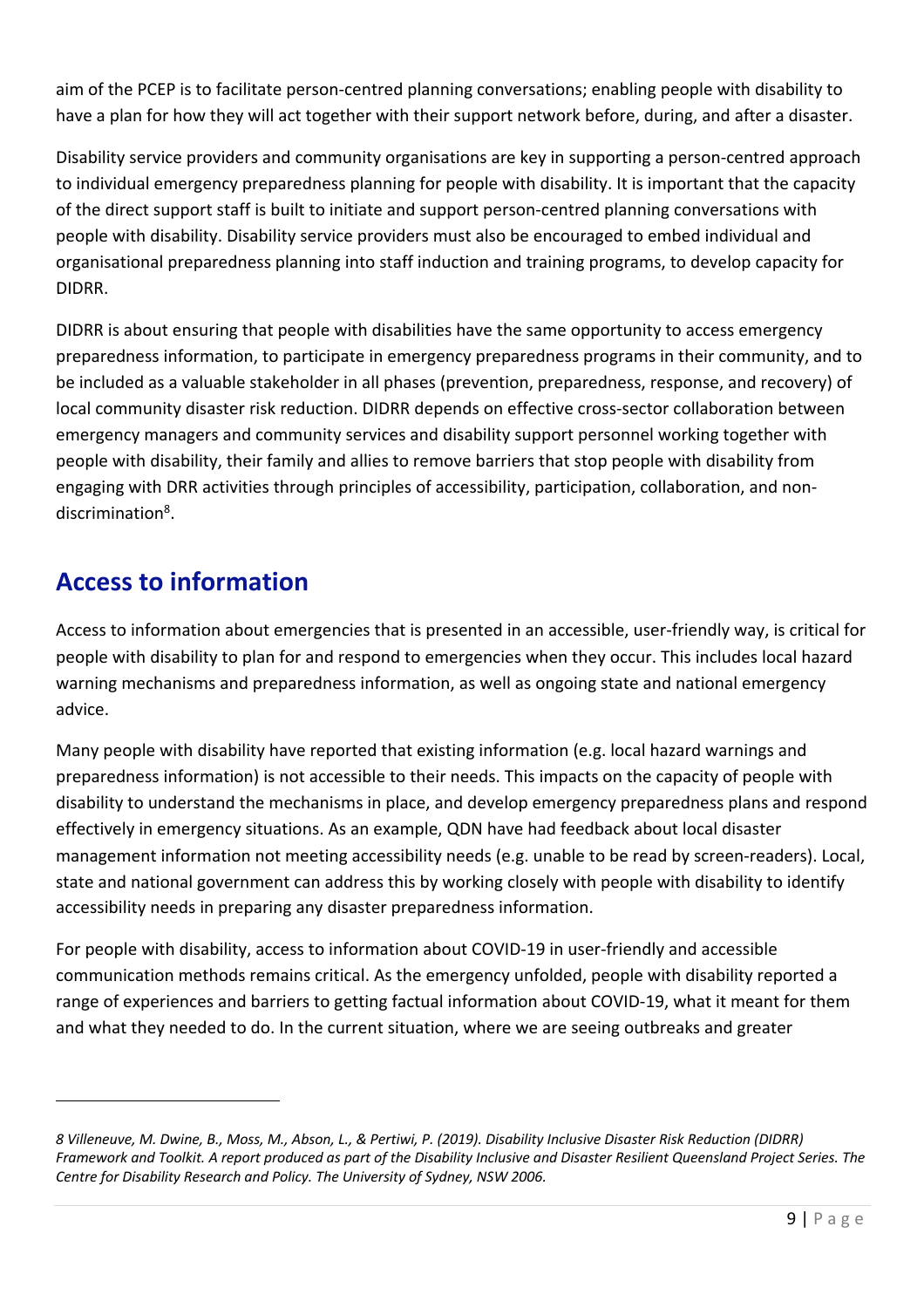community transition in some states and territories, this fundamental need for accessible, user-friendly information continues to be critical.

QDN was able to rapidly produce user-friendly information about COVID-19 both in written and video formats, which were publicly shared on 24 March 2020 so that Queenslanders with disability had access to user-friendly information in the early phases of the declared worldwide pandemic and state of emergency.

QDN has regularly provided updates to people with disability during this time as Chief Health Officer directives came into force, communicating changes to restrictions in user-friendly, accessible formats. These accessible updates were then made available on QDN's website, shared on Facebook and communicated with relevant government departments. QDN acknowledges that disabled person organisations, advocacy organisations and other key allies have played an important role across not only Queensland but all other states and territories as key informers, able to quickly mobilise to develop and deliver user-friendly, accessible content for people with disability. This has been essential to getting accurate information out to people with disability who are digitally connected.

It is well acknowledged that people with disability are rated one of the groups who have the lowest rating on the national digital inclusion index. They have poorer accesses to technology and lower skills and digital literacy. QDN, therefore, sees an urgent need for training and support to enable people with low digital literacy skills to access online and virtual tele-health and allied health therapies. Digital inclusion is recognised as one of the key social justice challenges facing policy makers and communities worldwide.

QDN acknowledges that there are a significant number of people with disability who are not digitally connected or have low levels of digital literacy. Community and disability services industry providers have played an important role in ensuring people with disability who access their services get information, however it is also important to recognise that this workforce may also experience challenges in understanding the information, interpreting the directives and therefore communicating these to people in user friendly ways. The community and disability services workforce also need to develop their skills and knowledge in digital literacy and digital inclusion.

QDN had feedback that some people with disability were receiving inaccurate and untruthful information that forced them into isolation measures that were not consistent with other members of the community. This imbalance of power and exploitation of power has significant consequences on the lives, well being and rights of people with disability.

This is a critical and ongoing need that will need to be addressed. As health and other essential services continue to move to more virtual models of care that rely on digital devices, equity of access to service will be at risk for people with disability.

Further to this, as well as 'having' a device, people with disability will also need the skills and knowledge to know how to use this device, how to access their essential services and in some cases where they receive funded supports, have a workforce with the skills and knowledge to support people with disability to develop their digital capacity.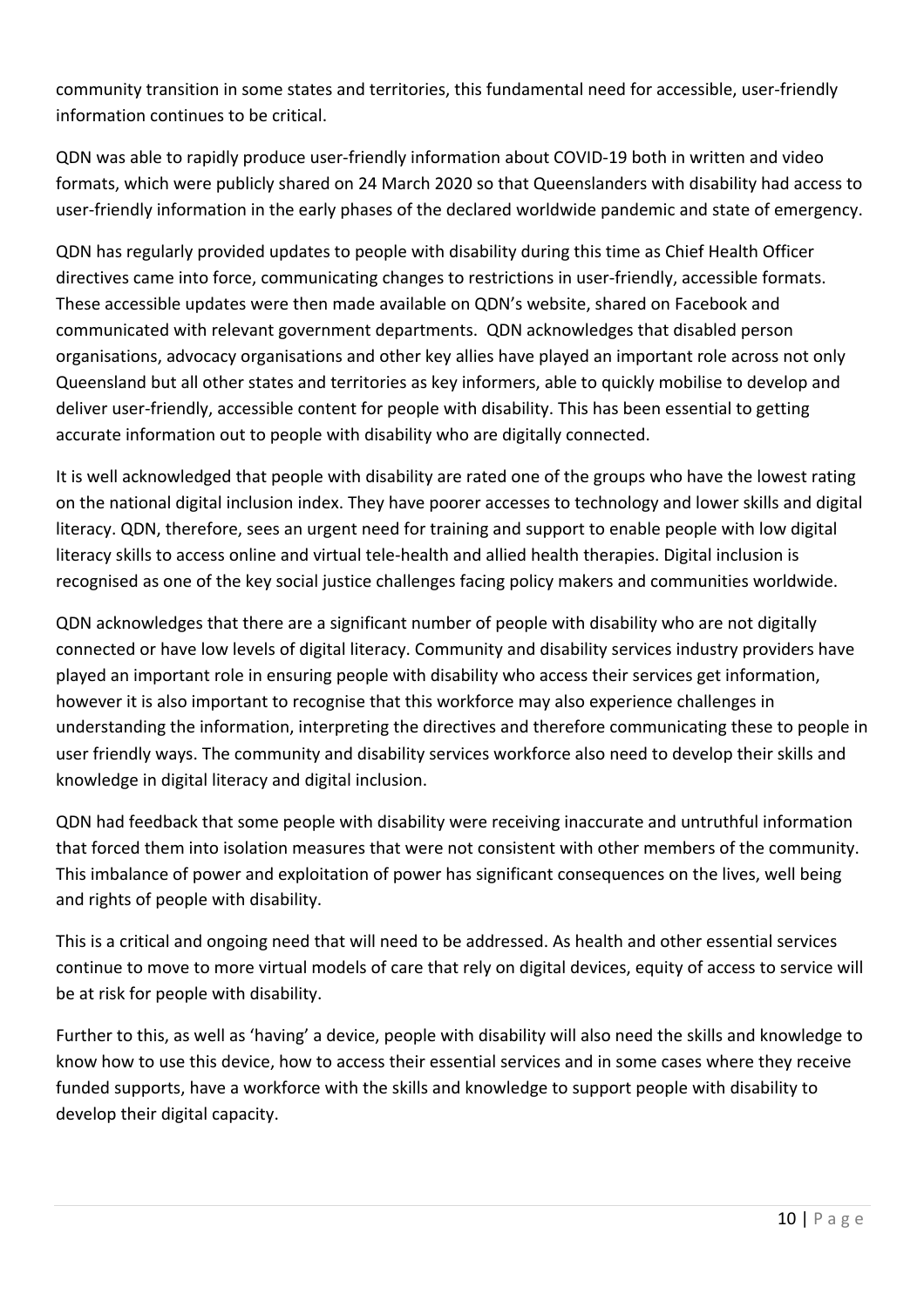Feedback to QDN in the COVID-19 environment indicated the need for greater access to devices and data to enable people with disability, in particular more socially disadvantaged or marginalised people, to remain connected and have their essential needs met and social connections maintained.

However, for many people with disability, digital access and inclusion won't be possible, and there will be an ongoing need to have flexible ways of providing information to people, through trusted sources and trusted support networks, either verbally, visually or in print.

QDN acknowledges the Australian Government's communication, including the Department of Health national information and website for people with disability, that has been produced a range of measures, including a national information hotline for people with disability to be able to access people that they can ask questions about COVID-19. However, this information was not available quickly and took some time to work with relevant stakeholders to mobilise.

This pandemic has highlighted the importance of strong and resourced local and national disabled person organisations, to deliver independent information, synthesise individual and systemic needs by and for people with disability, and be able to provide advice to Government on a key range of issues. This pandemic has also highlighted the need for people with disability to be able to access independent advocacy and raise and ask questions about what is happening and what they need to do.

Communication is key. There are lots of people with disability who do not have the information they need, in the way that they need it to be able to make decisions and/or supported to make decisions and understand what they can do to minimise their risks and maximise their safety. All levels of Governments have a role in ensuring this information is communicated in multiple ways and multiple formats that is accessible to broad range of communication needs for people with disability.

During disaster and emergency response, Local Government play a key role in their work with State Government to deliver locally based responses. Going forward, it is important that mechanisms are in place to include people with disability and their lived experiences in the planning, design, implementation and evaluation of these. Current place based action research work being undertaken in Phase Two Workstream Three of the Disability Inclusive Disaster Resilient Queensland Project, led by University of Sydney, funded by Queensland's Department of Communities, Disability Services and Seniors and in partnership with Queenslanders with Disability Network and Community Services Industry Alliance is focused on this important area of work and research.

#### **COVID-19 Emergency Planning Resources and tools**

People with disability needed to have a plan for COVID-19 that covers their disability and health care needs for two scenarios:

- to stay at home, or;
- if they or someone who supports them gets sick and they need to either receive in home healthcare or hospital-based care.

Through funding provided by the Department of Communities, Disability Services and Seniors, QDN partnered with the University of Sydney to develop a guide to help people with disability to get the facts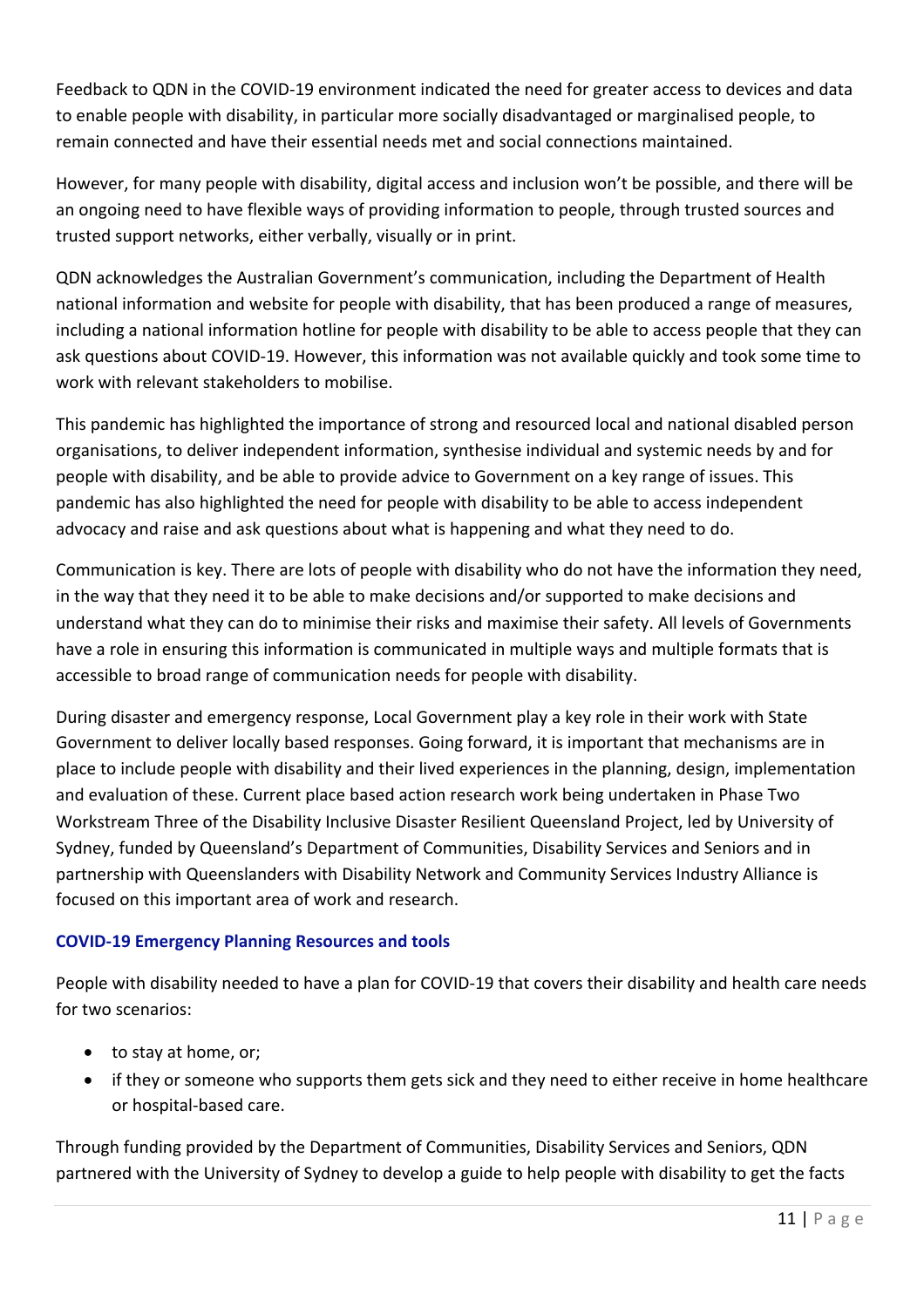about COVID-19 and make a plan for how they will manage the impact of this situation. This tool is the 'Person Centred Emergency Preparedness Planning for COVID-19: A Guide to assist you to develop your own emergency preparedness plan for COVID-19'. This tool uses the Person-Centred Emergency Preparedness (PCEP) Toolkit (Villeneuve et al., 2019). The PCEP helps people with disability to tailor emergency preparedness planning to their capabilities and function-based support needs. The PCEP was developed by researchers at The University of Sydney through a co-design process involving people with disability and the services that support them. The toolkit is available here: https://gdn.org.au/home/covid-19/make-a-plan/pcep/

QDN has worked with Queensland Government Departments and allies and partners to distribute this resource broadly so people with disability could access it. QDN also emailed this resource to all Queensland Members of Parliament for distribution to their constituents.

QDN's peer support groups, led by people for people with disability, have hosted a series of virtual meetings across the state during this time to support people with disability with information about how they can make their own COVID-19 individual plan and were able to give practical tips and support to people about important things to think about in their plans.

QDN's 23 Peer Leaders have also been engaged in a Disability Inclusive Disaster Risk Reduction project to build the capacity and skills of people with disability to lead disaster preparedness across a broad range of disasters and emergencies. This work has made clear the capacity of people with disability to lead DIDRR individually, within their community and alongside their peers with disability. With the right resources and support, people with disability are in the best position to understand and assess their own individual needs and challenges in an emergency situation. This, alongside an understanding of the process of developing an emergency preparedness plan, is invaluable in supporting others through person-centred emergency preparedness conversations. The value of peer approaches to emergency preparedness has been demonstrated through this project so far, with Peer Leaders in a unique position to support others with disability to understand emergency preparedness planning and lead the development of their own plans. A peer-to-peer approach to emergency preparedness could be supported through increased training and support to people with disability in using tools and resources such as the 'Person Centred Emergency Preparedness tool', supported by Disabled People's Organisations. With support and training, people with disability can lead training and conversations around emergency preparedness to others with disability, alongside Local Government and State Government emergency personnel.

As part of QDN's role on the Australian Government Department of Health Cross Jurisdictional National Roundtable Disability COVID-19, QDN was able to share this resource nationally. As a result, the Australian Commonwealth Department of Health worked with University of Sydney and QDN to adapt this into a national resource. The link to the tool is on the Commonwealth Department of Health's website.

Personal emergency planning for people with disability must go hand-in-hand with organisational preparedness and business continuity planning of the services that support them. People with disability need to be given the information and support they need to undertake this emergency planning, communicate it with their support network and organisations, and governments need to be able to use this information to make informed plans and responses to emergency situations. People's support workers across NDIS and community services industry need to support people in their emergency planning where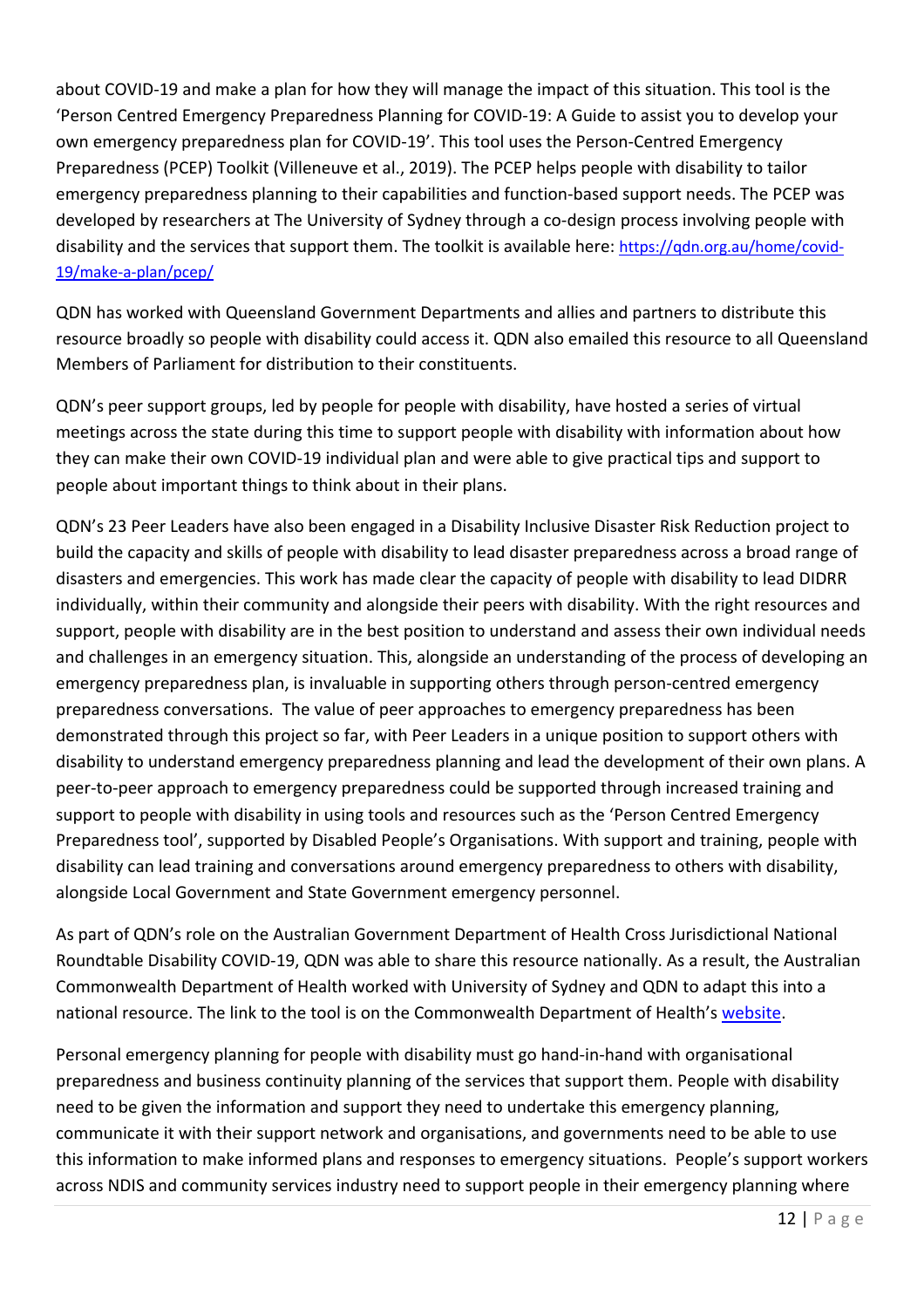needed to enable people to be prepared and know what they can do, have the supports they need and others around them can respond to minimise risk and maximise safety.

## **Systems and complexity**

People with disability are often engaged in multiple systems and have a range of complexity in their lives as a result of the intersection of these systems at different stages of their life. This includes housing and homelessness, justice system, cultural and identity diversity, socio-economic disadvantage, early life and child protection system, and disperse geographical spread across Queensland.

### **Access to health care**

QDN also sees there are a number of critical issues needing consideration, regarding the immediate healthcare of people with disability in COVID- 19 and some areas that will have longer term health impacts on individuals and health systems.

At the beginning of the COVID-19 outbreak in Australia, the rights of people with disability to access health care, get information about how they could stay safe and continue to access essential disability supports were critical to consider in response to this pandemic.

In Australia, people with disability have rights enshrined in the United Nations *Conventions on the Rights of Persons with Disabilities, the Rights of the Child, and against Torture and Other Cruel, Inhuman or Degrading Treatment or Punishment*, and the *Disability Discrimination Act (Cth) 1992*. These help to ensure that people with disability receive the same level of healthcare as other persons, that healthcare workers promote the dignity and autonomy of people with disability, including their freedom to make their own choices, and that health care services are free from bias and/or discrimination.

The Management and Operational Plan for People with Disability: Australian Health Sector Emergency Response Plan for Novel Coronavirus (COVID-19) April 2020 is a key document to guide the national response, and demonstrates a collaborative and integrated multi-stakeholder response across jurisdictions, inworking together to develop and implement this document.

Queenslanders with disability experience barriers to accessing health across preventative, primary, subacute and acute health settings, and QDN members have reported a range of experiences a spectrum of violence, abuse, neglect, exploitation and discrimination. Particularly during COVID-19, these impacts have been heightened.

In recent times, disability service provision has shifted away from the institutional medical model, which has historically dominated disability service provision. Instead moving to a person-centred approach, which focuses on the multi-dimensional needs of people, including their social wellbeing and inclusion. While this shift has resulted in many positive outcomes for the quality of life of people with disability, it has also resulted in less interactions between the health system and disability system. Consequently, this has seen a reduction in health literacy in the disability workforce, and a reduction in disability literacy within the health workforce. During COVID-19, we are seeing the real day to day impacts that this has on people's life and their access to quality health care. Across the State, Territories and Commonwealth, Health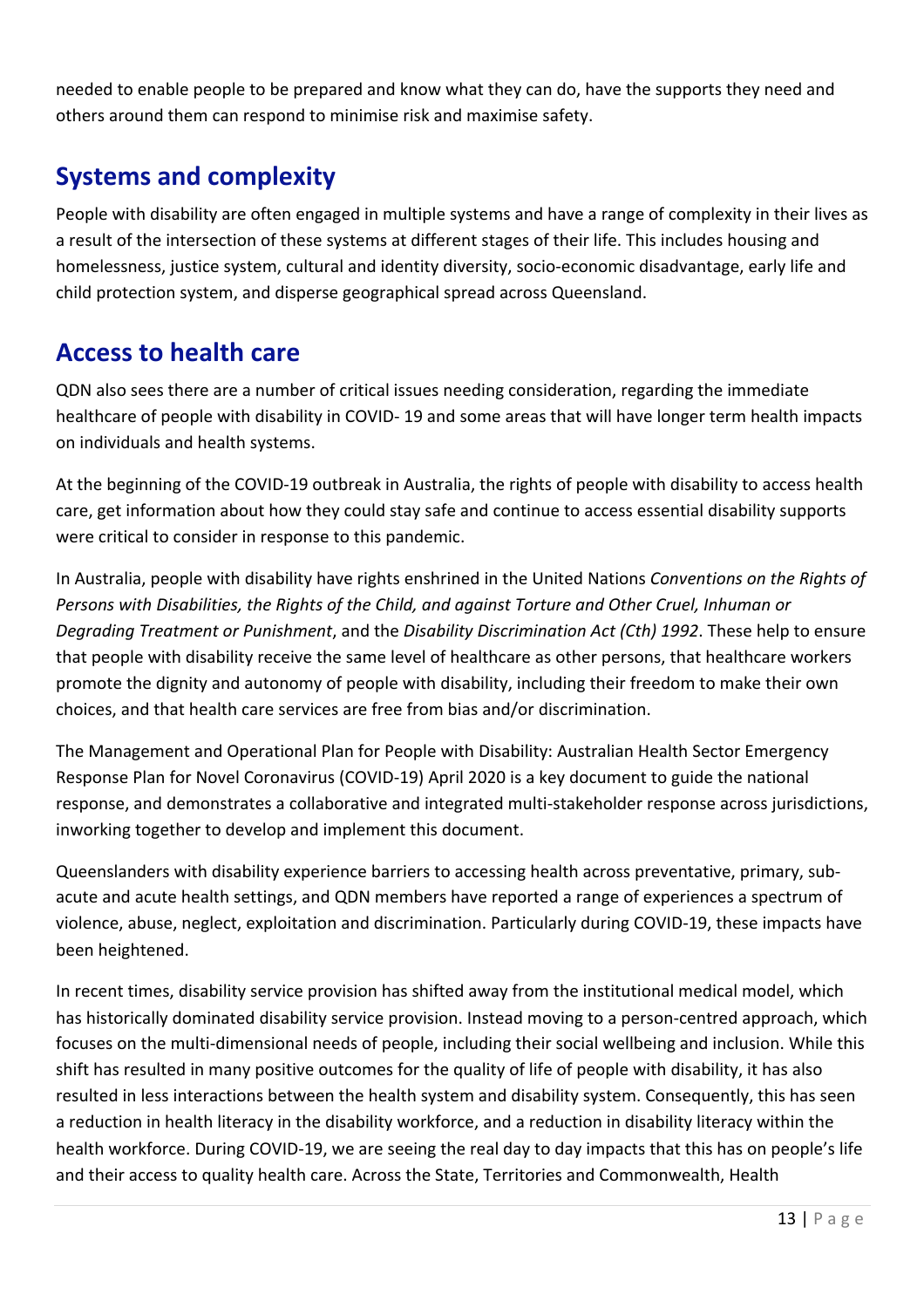Departments and Health Systems and Disability Departments and service systems were acknowledging the need for 'specific expertise' to assist in the formation of plans and responses across these two systems that were most affected by COVID-19.

QDN members have identified the challenges they experience in navigating the health system in a way that acknowledges them as individuals and takes into consideration their disability needs, and during COVID-19, being able to access the health system in a timely, equal way to other Australian citizens has been a challenge for many people with disability. People with disability often face issues communicating with health professionals and their health and disability support team in order to receive the right care and support in a way that meets their needs and upholds their rights. With restrictions and need for infection control procedures in place, people with disability have identified that this is a challenging experience, and often their need for support people and have family have been denied due to COVID-19 requirements and inconsistent implementation of guidelines.

Having patient information that not only shares clinical information but also about people's support needs has been a key gap here in Australia. Whilst some individuals may have this information, that has often been developed in response to their individual interactions and driven by their needs, there is no consistent national approach to collecting and sharing people with disability's health and disability information in a way that can be easily used by frontline medical and hospital staff.

Access to ongoing care to have regular health care needs met is critical, and for some QDN members, as 'non-essential' health care was ceased, this had significant impact on their day to day functioning and pain management. For some people with disability, their fear of contracting the virus also played a factor in staying away from accessing their 'regular' health care supports and treatments. Longer term health impacts may need to be considered where people with disability had reduced access to a range of allied health and therapeutic supports.

#### **Decision making**

QDN members have also raised challenges when they are not supported to be involved in the range of healthcare and health decisions, including decisions about end of life decision making, including advanced health directives, statements of care and end of life palliative care. People with disability have a right to be supported and involved in their health care, andto be given the information they need to think through these issues in a sensitive and respectful way. People with disability need the information and support to make considered decisions about their health care, and to plan for a situation where they may not be able to communicate their wishes, particularly in the COVID-19 environment.

#### **Data**

Through QDN's work we are aware of the significant impacts of no nationally consistent approach to collecting data about disability and health, which has clear individual and systemic consequences. The lack of jurisdictional or nationally integrated and consistently collected data in primary and acute health care settings reduces the understanding of systemic health issues and their impacts and limits capacity to inform the development of good public policy based upon evidence and data. This has been particularly challenging in terms of planning for this COVID-19 emergency, and understanding the range of needs and vulnerability of people with disability, being able to make informed evidence based decisions about planning, resources etc including PPE, broader public health resourcing and staffing.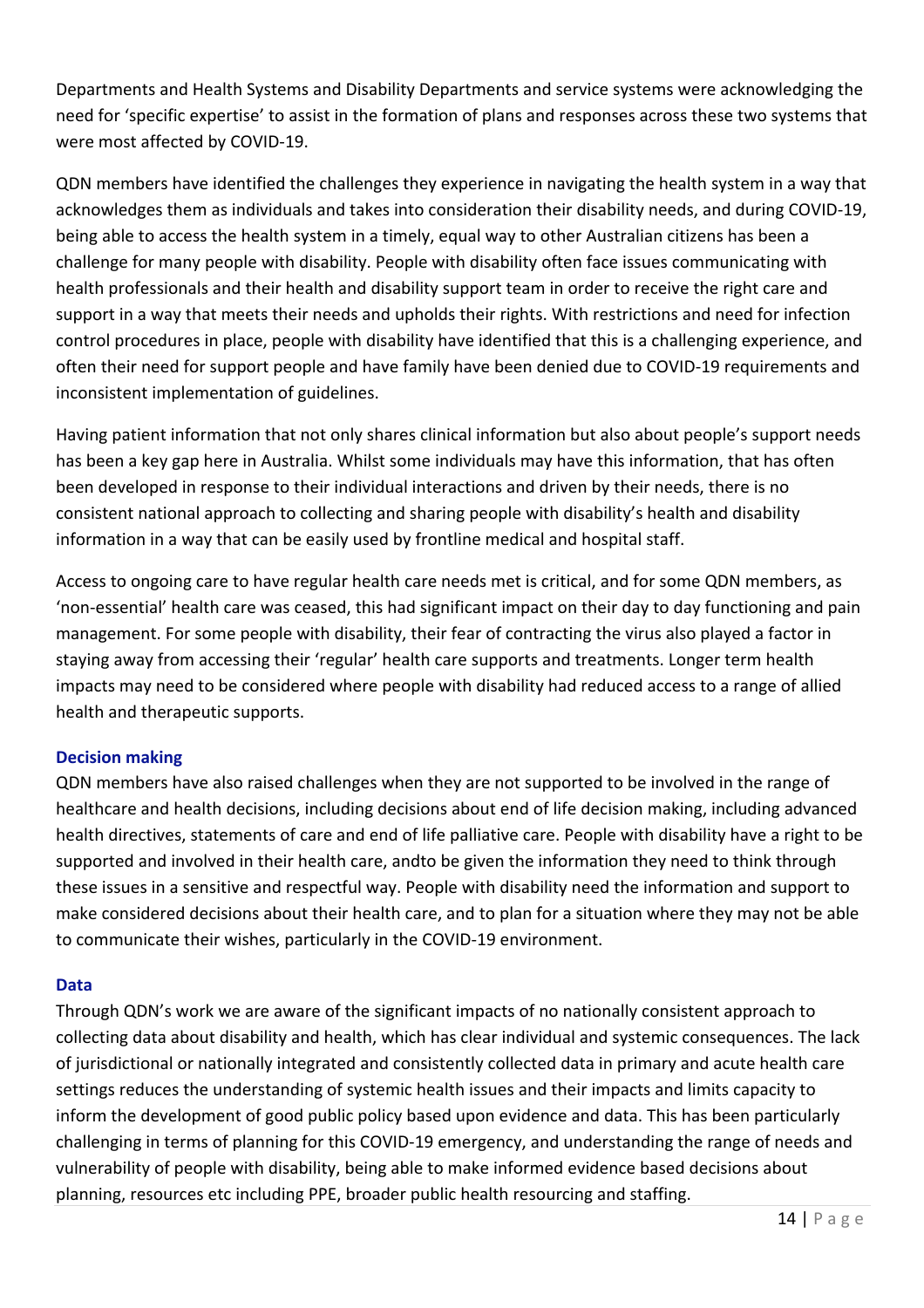#### **COVID-19 testing**

QDN has been made aware of cases where people with complex disability needs have been unable to access COVID-19 testing because of there are significant barriers to them accessing hospitals/their GP. For these complex cases, there needs to be provisions for at-home testing.

Greater guidelines are needed for health professionals who are required to test people with disability who are presenting with challenging behaviours, including guidelines for the use of sedation and restrictive practices. There is also a need for the Commonwealth Government to guarantee COVID-19 testing for disability support workers regardless of symptoms in identified hot-spot areas.

#### **Hospital visitation**

QDN is aware of multiple cases of people with disability in hospital for non-COVID-19 related reasons that have been prevented from accessing their regular support workers to provide critical support. There is varying directives and policy implementation across state and territory jurisdictions and actions need to ensure people with disability still have access to important supports that allow them to maintain their physical and mental health whilst in hospital.

#### **Personal Protective Equipment (PPE)**

QDN members are still reporting significant issues with accessing PPE. Only 10% of people with disability access the NDIS, and whilst there are provisions in place for people with NDIS plans to access the national stockpile, for some this has not effectively addressed this issue. During the pandemic, QDN members have reported emailing the national stockpile and receiving no response over a number of weeks. People with disability and their support workers need access to PPE and Support workers also need additional and consistent training on the correct use of PPE to keep people safe, and at home, avoiding hospital settings.

#### **Health workforce capacity and communication**

Doctors, clinicians and health professionals report that as part of their professional learning, there are nil to limited opportunities for training and skill development to equip them with the skills to deliver appropriate specialist health care to people with intellectual disability. The focus on people with intellectual disability in university medical and nursing school curricula is very low, with a median of only 2.6 hours of compulsory content found across 12 medical schools (with one university standing out with 12 hours<sup>9</sup>).

#### **Disability workforce capacity and communication**

The disability workforce broadly has limited knowledge, understanding and training in health literacy, in understanding the specific health impacts for people with disabilities, their role in recording and assisting individuals to maintain information and records about their day to day health conditions, and specialist information and training to deliver quality disability supports that are cognisant of people's health and wellbeing needs. During this COVID-19 period, this need for capacity and training is highlighted and is an ongoing need going forward.

<sup>9</sup> Trollor, J.N., B. Ruffell, J. Tracy, J.J. Torr, S. Durvasula, T. Iacono, C. Eagleson, and N. Lennox, *Intellectual disability health content within medical curriculum: an audit of what our future doctors are taught.* BMC Medical Education, 2016. 16(1): p. 105.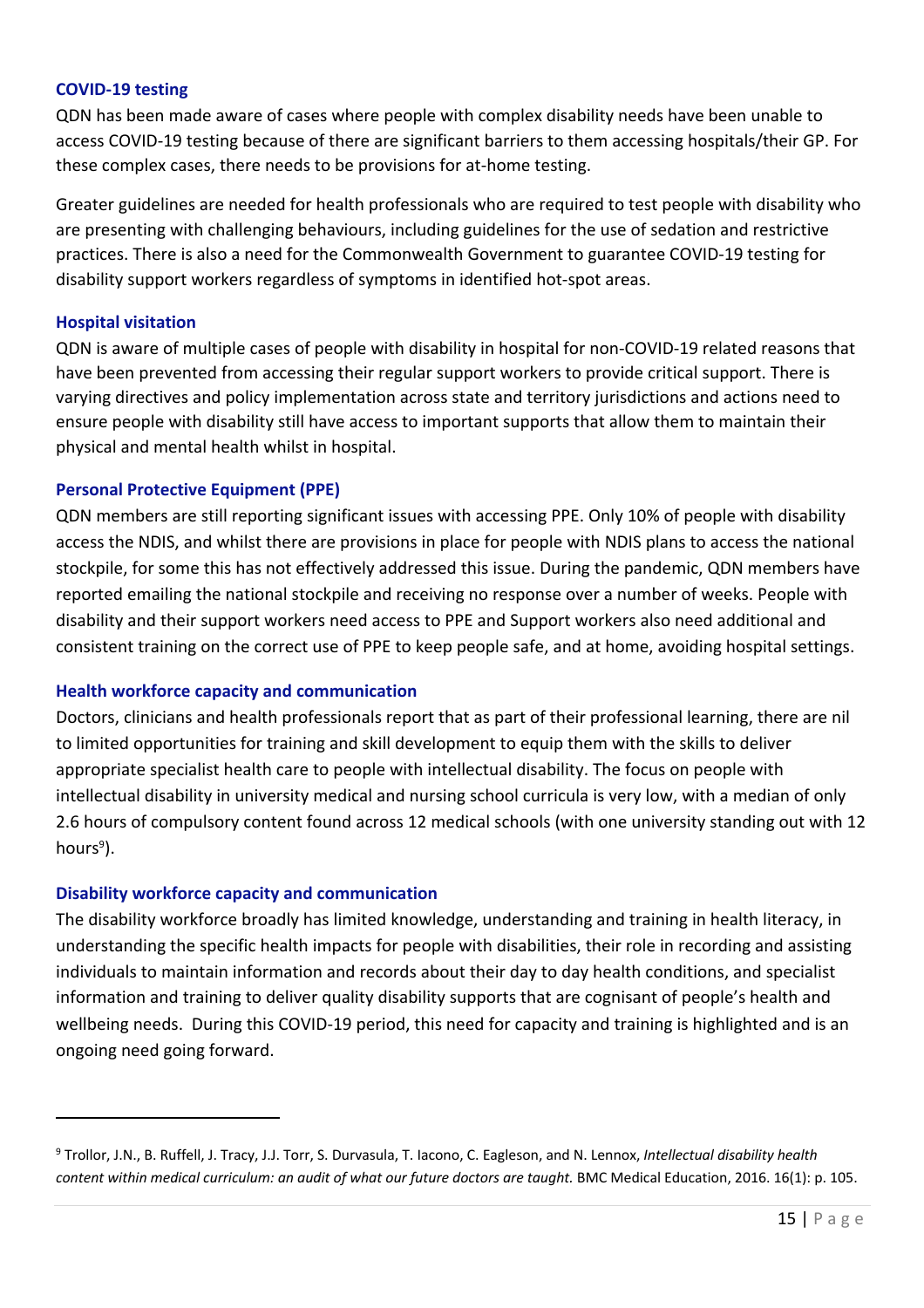#### **Mental health and well-being**

Mental health and well-being will continue be a national health crisis in the ongoing response and recovery to COVID-19. This needs to be a critical area of consideration for people with disability, particularly people with intellectual disability who experience higher rates of mental health issues and dual diagnosis than the general population.

### **Access to essential services, food and supports**

QDN had reports during COVID-19 where people with disability experienced withdrawal of a range of supports by their disability service providers, impacting on their day to day supports and essential services.

Unclear information and directions about what was and wasn't an essential service, particularly in the early days/weeks of response to the pandemic in Australia, made it difficult for disability and community service providers to provide direction and implement planning for the continuity of care and services. This left many people with disability in very vulnerable positions, without access to a range of essential supports and services to them. People with disability reported that they had a range of services withdrawn like support to do their grocery shopping with instructions to 'go online' and do it, often with the person having no understanding or access of how to do this independently. As a whole range of 'face to face' support services were withdrawn for people, this left them in challenging situations of having to rely on family and friends to assist with basic things like meal preparation.

Going forward, it is critical that measures are put in place to ensure that services and organisations have undertaken organisational preparedness and business continuity planning for the essential services that need to be delivered to their service users. Where lock down measures are in place, broader planning and evidence based actions are needed to ensure situations like the Victorian social housing towers is not experienced by others across the country.

Personal centred emergency preparedness COVID 19 emergency planning for people with disability is key to helping individuals and their support networks understand what they need across the eight capabilities and function-based support needs areas of the Person Centred Emergency Preparedness Planning for COVID-19: A Guide to assist you to develop your own emergency preparedness plan for COVID-19. https://qdn.org.au/home/covid-19/make-a-plan/pcep/

### **Access to housing**

Accessible and affordable housing is a significant issue for people with disability that was made more challenging during the COVID-19 emergency period.

A range of measures were bought into place to address the economic impacts of COVID-19 on renters including the Queensland Government's *Renter Protection Package*, and these measures assisted in keeping many people with disability safe in their private rentals, particularly for individuals who had lost income or were self-isolating for health reasons. Some QDN members expressed distress, anxiety and confusion when required to communicate or provide documentation directly to landlords or real estate agents. There is a significant power imbalance in the relationship between a tenant and landlord. People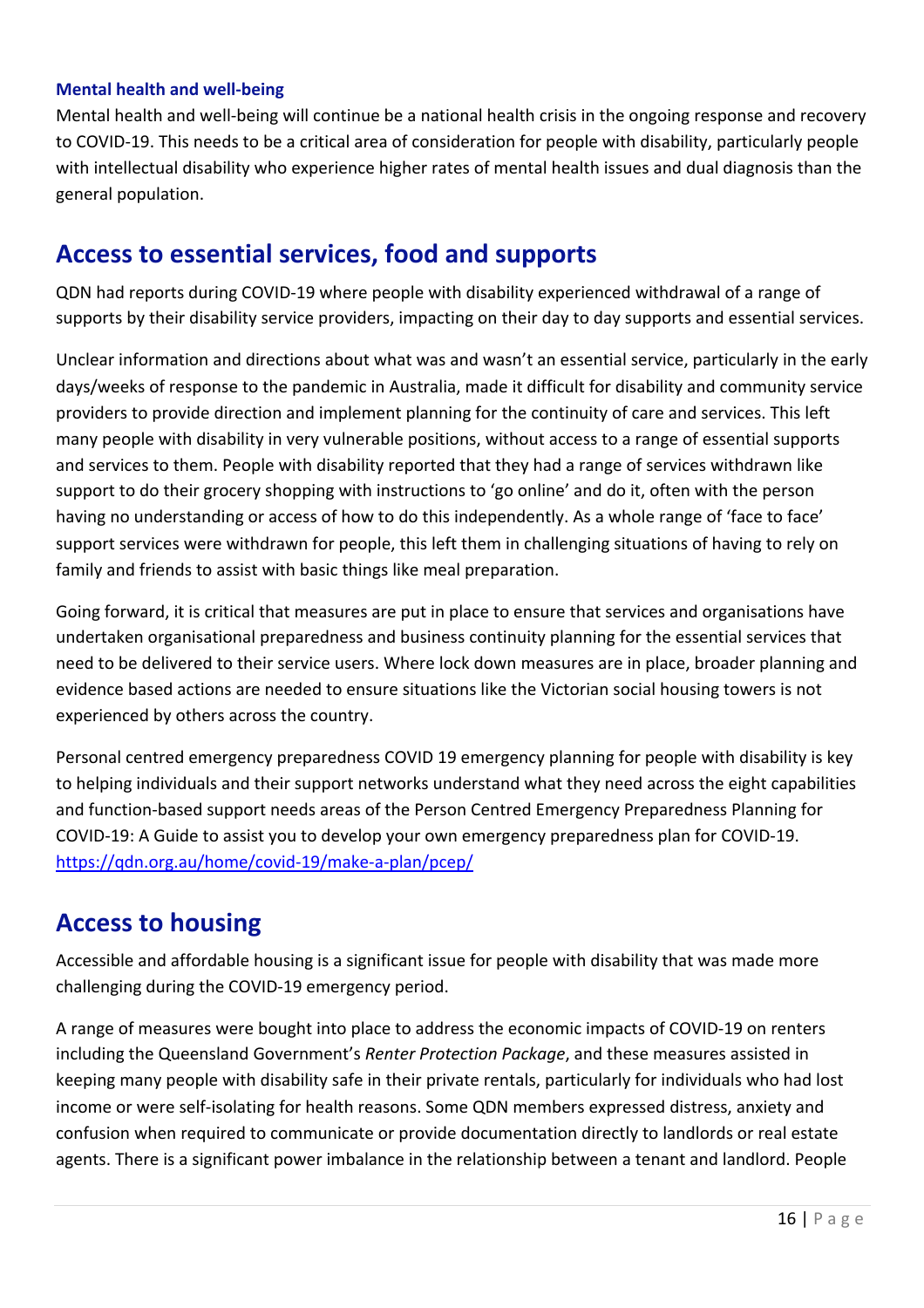with disability can be particularly vulnerable if forced to negotiate a reduction in rent directly with landlords, with a number of disability and housing advocacy services over capacity as a result of COVID-19.

In Queensland, a range of rapid responses were put in place to ensure people experiencing homelessness were safe and had priority access to emergency housing as the COVID-19 pandemic hit. The success of these measures shows that addressing homelessness requires more than just bricks and mortar, but wrap around social services. It is important that as the needs and support levels for people with disability who are homeless changes, that people are not forced back into unsafe situations and people are not forced back into insecure housing.

#### **Protections for people in congregate settings**

As we continue to monitor the COVID-19 situation nationally, people with disability in group homes and supported accommodation facilities remain particularly vulnerable. If a resident in one of these settings contracts COVID-19 there could be an urgent need for alternative accessible housing, which is currently in short supply across the country.

Transition and outbreak planning continue to be an important part of emergency planning and response, including identification of short-term housing options across social housing, private rentals, specialist disability accommodation, respite facilities and supported accommodation facilities to accommodate people with disability during a public health emergency.

Throughout the COVID-19 period, QDN received numerous reports of congregate housing settings, including supported accommodation facilities and group homes, restricting the rights of people with disability beyond what was required under public health directives. This included not allowing outside support staff to enter and only allowing residents to have one or two family members approved to visit for less than an hour. Of concern to QDN was that many of these conditions were being more strictly enforced even as COVID-19 restrictions for the general public were being eased.

It is essential that people with disability continue to have some level of choice and control in their homes during an emergency, particularly when it comes to the services they can access. Severely restricting people's ability to see others, access supports and leave the home not only erodes people's basic rights, but also has the potential to increase the risks of challenging or harmful behaviours.

QDN members reported significant inconsistencies in how public health directives were being implemented in congregate settings and more broadly what was considered an 'essential service'. People with disability received different advice on what support workers were 'essential' depending on which service providers they spoke to. In extreme cases, this left some people with disability without any formal disability supports during the peak of the pandemic.

It is important that specific and detailed scenario outbreak planning to better inform how public health directives should be implemented in congregate housing settings and what services are considered 'essential'. It is vital that the development of these plans includes people with disability and their families.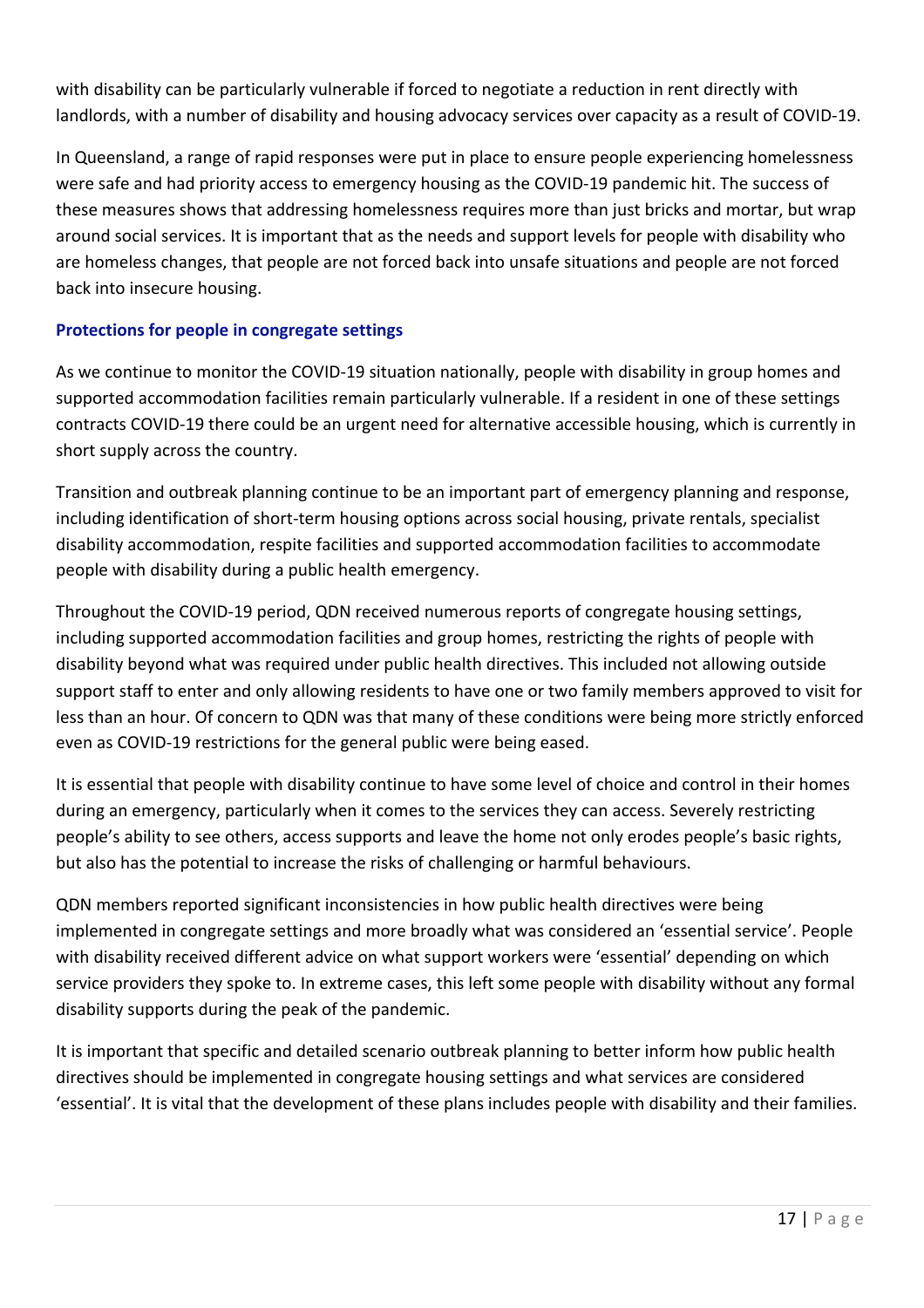#### **Non-COVID emergency housing in disasters**

For many people with disability, the lack of accessibility across local evacuation centres is a critical issue. Reports of people with disability choosing to stay in housing at high risk (e.g. during the recent Townsville floods) because of the lack of accessible evacuation options is a significant issue. For people with disability with limited social connectedness, alternative options for evacuation are minimal, putting them at high risk in emergency situations. This is also true for many people with disability who do have social supports, as many of the houses of family or friends are identified as inaccessible and inappropriate for shorter or longer term sheltering. This is a significant gap that needs to be addressed. QDN recommends government continue to undertake planning on how to best identify and locate short-term housing options across social housing, private rentals, specialist disability accommodation , respite facilities and supported accommodation facilities to accommodate people with disability during emergencies. An understanding of the individual circumstances of people with disability is also needed, to better identify those who may require alternative accommodation during an emergency situation. This understanding can be achieved through collaboration with people with disability, disability and community services and government.

### **Economic impacts and income security**

QDN members reported a significant increase in their cost of living as a result of COVID-19. This has only exacerbated the financial disadvantage many people with disability already face. Even before the pandemic period, 45% of people with disability in Australia lived in poverty, which is more than double the OECD average (22%).

From delivery fees, shortages of and access to everyday groceries and increased prices for personal protective equipment (PPE), the cost and availability of vital goods became a major issue for people with disability during the peak of the crisis.

The public 'panic buying' of essential items like toilet paper, flour and non-perishable goods, including pasta and rice, left many people with disability without access to affordable items that they rely on to ensure they have enough food within their budget. Additionally, public stockpiling of items like hand sanitizer and masks, left people with disability without critical PPE they use regularly. QDN members reported instances where the price of hand sanitizer more than tripled during the peak of the pandemic. For people with disability, these items are essential to manage basic daily tasks like eating and personal hygiene practices.

Many QDN members reported that the financial impact of increased costs for essential goods was compounded by the emotional and social impact of a significant reduction in their contact with formal disability supports. However, both the Carers Payment and the Disability Support Pension (DSP) were excluded from the Commonwealth Government's Coronavirus Supplement of \$550 per fortnight.

QDN received a large volume of calls and emails from members who are confused and distressed by the exclusion of DSP recipients from the Coronavirus Supplement, which was given to recipients of the JobSeeker Payment, Youth Allowance Jobseeker, Parenting Payment, Farm Household Allowance and Special Benefit.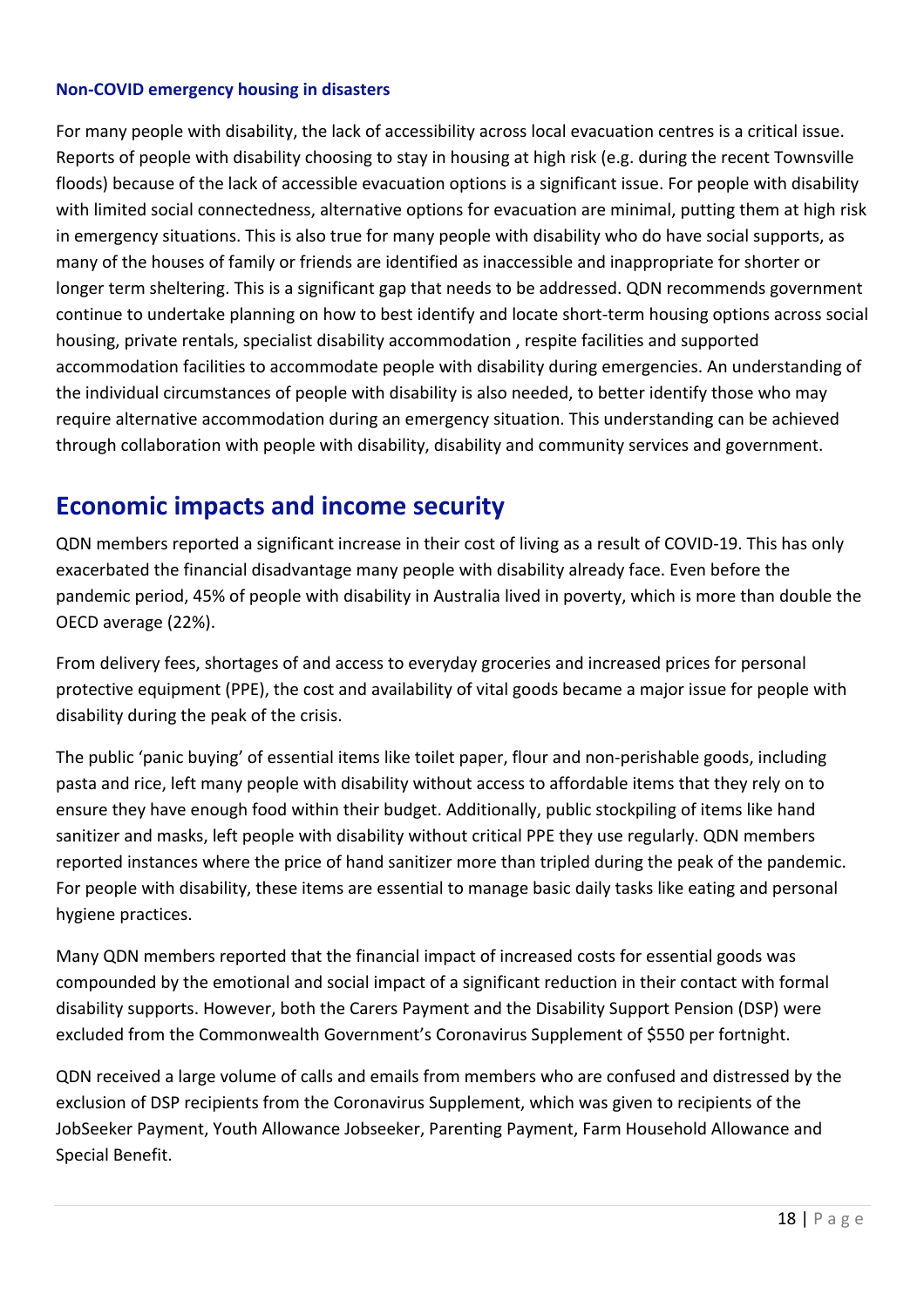While the Commonwealth Government's two \$750 economic stimulus payments provided much needed financial relief to people on the DSP, the lack of ongoing financial supplements made many people with disability feel "forgotten" or "left behind", adding to the feeling of isolation during an already difficult time. QDN recommends that in the event of a future emergency, governments work collaboratively to ensure that people with disability are not financially disadvantaged and have access to additional support.

Many QDN members, including those on the DSP, also report losing work during the COVID-19 crisis, which had previously supplemented their income support. This has led to difficult decisions between purchasing food, medication or accessing health services. These workers will require additional support to find employment in the COVID-19 recovery phase. QDN recommends governments develop and implement a dedicated disability COVID-19 employment strategy with direct input from people with disability and disability advocacy organisations. The strategy should specifically look at ways to promote the benefits of hiring people with disability and address some of the outdated attitudes that lead to greater unemployment for people with disability.

## **Domestic and family violence**

QDN understands that people with disability experienced a rise in domestic and family violence during this COVID-19 time. It has been very important that people with disability, including women with intellectual disability have been able to access the range of supports, including specialist supports like WWILD-SVP to support them during this time. There has been an increased need for safety measures like first phones for many that haven't had access to digital technology and also second phones for individual safety from perpetrators during this time of lockdown where people have been forced into closed settings with the people who perpetrate the abuse.

## **Safeguards, oversight and isolation**

Many people with disability rely on their access to external supports and services to act as a safeguard and provide oversight from people outside of their environment. COVID-19 has meant that the closed systems that many people live in have become even more closed and some people with disability have become even more isolated. This heightens the risk of abuse, neglect, violence and exploitation that people experience and have been experiencing during COVID-19.

Even as people's health and allied health services have shifted to online 'telehealth', this has meant that there is one less person who can act as another set of 'eyes and ears' in a person's life, to monitor what is happening and another level of safeguard.

As direct services for 'non-essential' services like community access, some supported employment services were not being delivered, the range of people in an individual's life has become smaller and smaller.

Going forward, it is critical that people with disability continue to have a broad range of safeguards and oversights in place and protective and investigative mechanisms for follow up to ensure people are free from abuse, neglect, violence and exploitation and safe.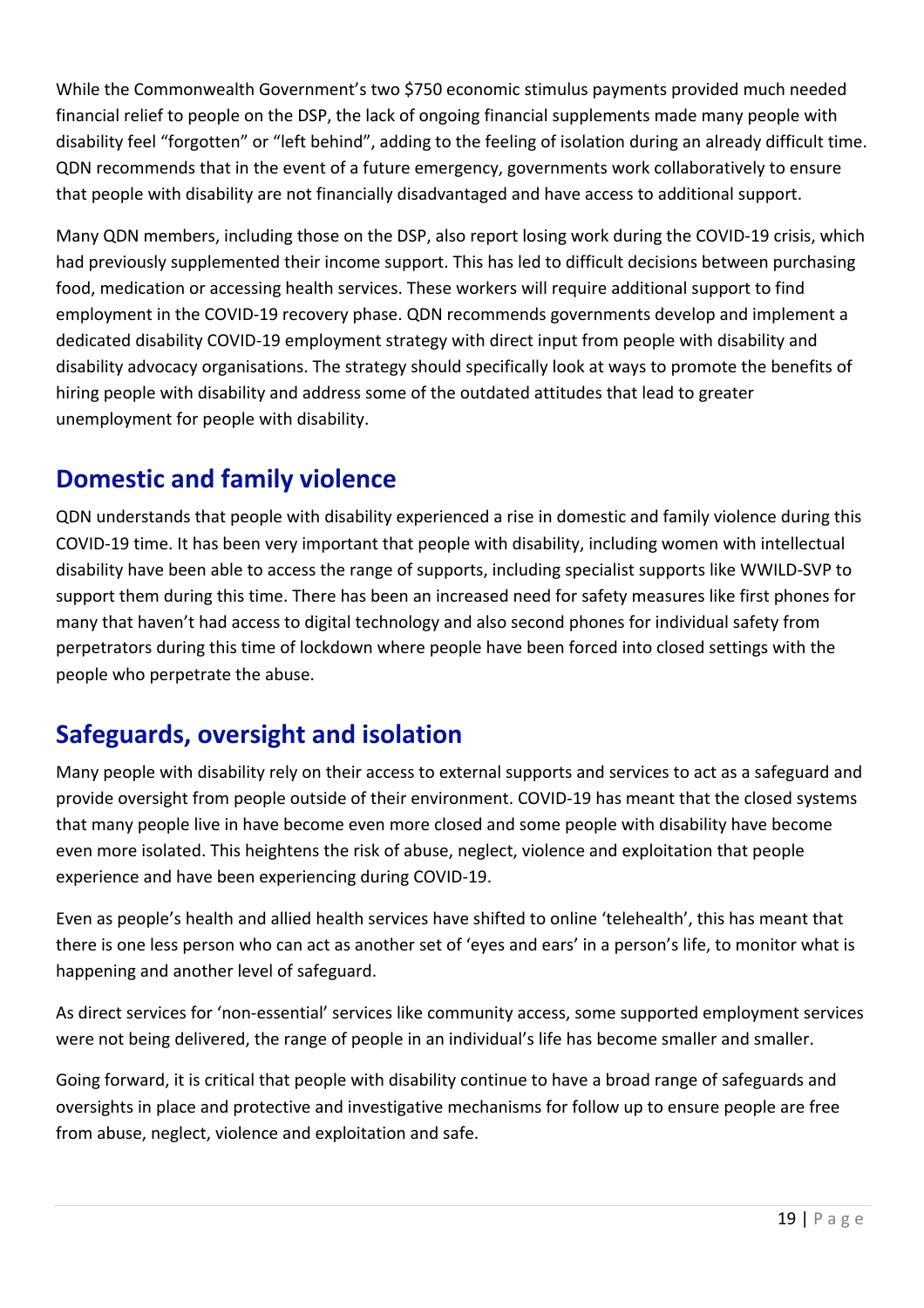COVID-19 has given the broader Australian community a brief insight into some of the current and historical experiences of people with disability to live in isolated, closed environments, where their movement, connection and engagement with others is restricted and shut out.

The COVID-19 pandemic also provided some tangible examples of the fine line between protecting the health and safety of people with disability and impinging on their rights to freedom of movement and access to the community.

Different governments across the world have approached this issue in a variety of ways. This has included more restrictive approaches like legislation that precludes service providers from civil or criminal liability for locking gates, doors or windows to prevent an adult with intellectual or cognitive disability from breaching the home confinement direction or another public health direction. Other countries have made adjustments to chief health officer directives in response to the needs and challenges that people with disability face, because of their disability to restrictions of movement, within broader considerations of public safety based upon the situation.

For example, in some countries it has been recognised that some persons with disabilities, such as persons with psychosocial disabilities and people with autism, might not be able to cope with strict confinement at home. Short and careful outings throughout the day are key for them to cope with the situation. The United Kingdom of Great Britain and Northern Ireland 10have relaxed initially strict confinement rules and introduced exceptions to permit autistic persons and other persons with disabilities to go outside. France has introduced similar measures<sup>11</sup>. It is very important that policy decisions, legislative changes and directives made during COVID-19 do not have any unintended consequences that impinge on the rights of people with disability, particularly people with intellectual disability or cognitive impairment. Additionally, it is critical that there are provisions in place for external reporting and oversight, especially for individuals who are being subjected to restricted practices under the guise of following chief health officer directives. External scrutiny, timeframes for how long measures can remain in place and monitoring of outcomes is important, and involving people with disability in consultations where there is risk of potential harm, exploitation and abuse for people with disability.

The risks posed by expedited policy changes are also exacerbated by the overall discrepancy in how services and supports are interpreting general COVID-19 restrictions and policies, which has created unnecessary confusion and stress for people with disability and their families.

Going forward, it is important to have national and state level strategies, specifically for people with a disability to help explain the "COVID Alert Levels". This strategy should include the development of Easy Read resources and clear guidance for parents of children with disability returning to school.

Going forward, assisting people with disability to be prepared, safe and have a plan for their supports in COVID-19 will be critical. Access to digital technology and skills to use technology will also be critical.

<sup>&</sup>lt;sup>10</sup> See United Kingdom of Great Britain and Northern Ireland, Coronavirus outbreak FAQs: what you can and can't do, section 15 11 See Secrétariat d'Etat auprès du Premier Ministre chargé des personnes handicapées, at https://handicap.gouv.fr/autisme-ettroubles-duneuro-developpement/infos-speciales-coronavirus/article/information-covid-19-et-confinement